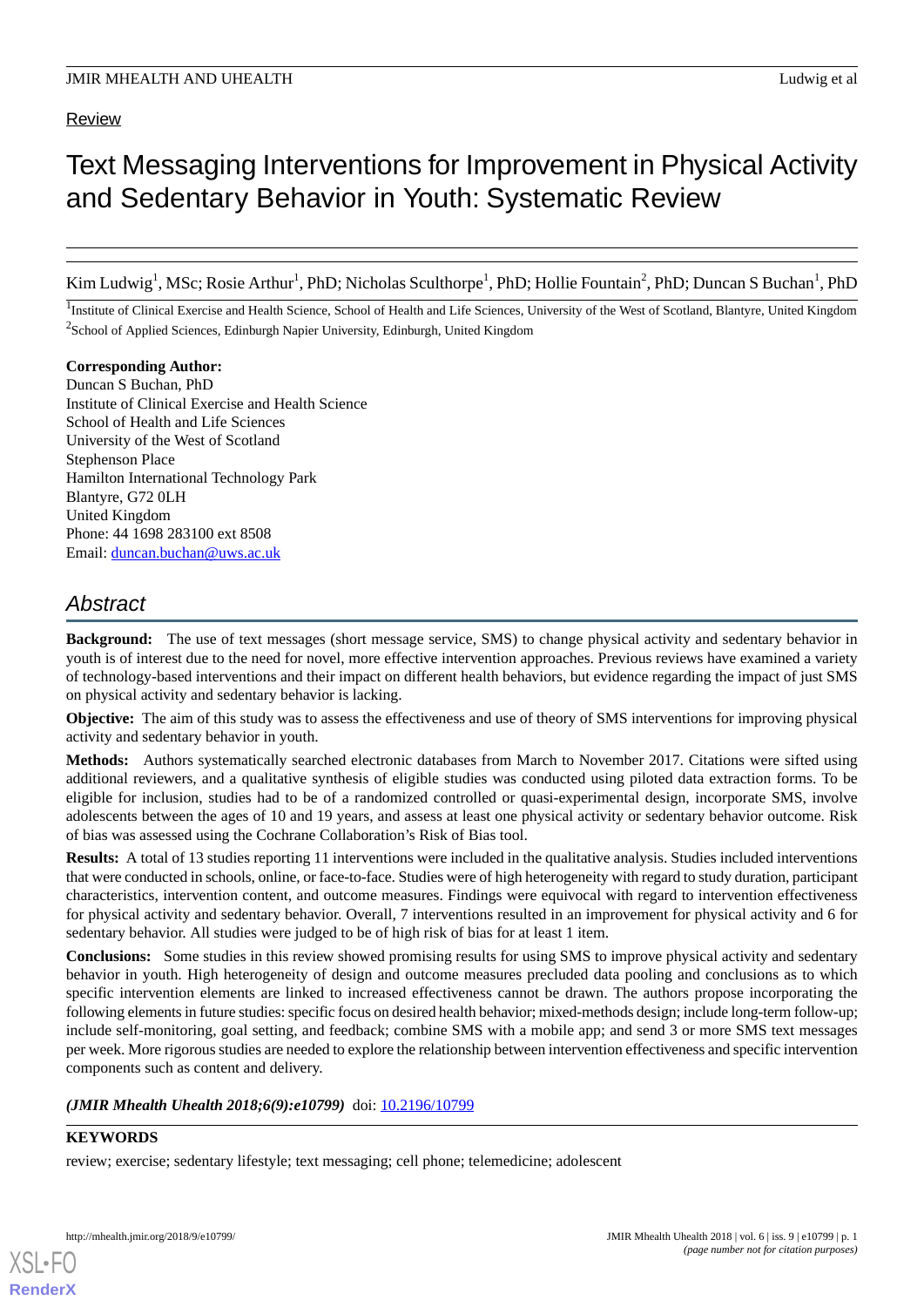# *Introduction*

#### **Physical Activity and Sedentary Behavior**

Participating in sufficient levels of physical activity (PA) is essential to reduce the risk of all-cause mortality and cardiovascular disease [[1](#page-13-0)[,2](#page-13-1)]. For adolescents, it is recommended that they undertake at least 60 min of moderate to vigorous PA (MVPA) per day [\[3](#page-13-2)]. Unfortunately, few adhere to these current activity recommendations with adolescence characterized by declining PA levels in conjunction with increased sedentary time, despite calls for sedentary time to be minimized [\[4](#page-13-3)]. For instance, findings from Europe suggest that 83.2% of the adolescents aged 11 to 17 years do not achieve a minimum of 60 min of MVPA per day, whereas globally, it has been estimated that 80.3% of adolescents are insufficiently active [[5\]](#page-13-4). Moreover, global data suggest that adolescents spend 57% of their time in sedentary activities, with 40% of adolescents spending 3 or more hours watching television on weekdays, increasing up to 50% on weekends [[6](#page-13-5)[,7](#page-14-0)]. These findings are particularly concerning as sedentary behavior (SB) is associated with various aspects of poor psychological and physiological health and all-cause and cardiovascular disease-related mortality [[8](#page-14-1)[-11](#page-14-2)]. Conversely, increased PA improves adiposity, blood lipid profile, blood pressure, insulin resistance, aerobic fitness, and bone health [\[12](#page-14-3)] while also reducing premature all-cause mortality [[13\]](#page-14-4). Given these relationships, both SB and PA are important therapeutic targets to reduce lifestyle-induced noncommunicable diseases and especially during adolescence, as behaviors developed in younger ages are likely to continue into later life [[14,](#page-14-5)[15](#page-14-6)]. Given the inconsistent success of traditional intervention approaches, there is a need for research to generate new strategies to modify physical inactivity and SB  $[16]$  $[16]$ .

#### **Mobile Health**

Mobile health (mHealth) which draws upon mobile devices for health-related apps has emerged as a promising tool for health-related behavioral interventions [[17\]](#page-14-8). Mobile phones are used by all age groups, with more than 90% of UK children aged 12 to 15 years currently using them [[18\]](#page-14-9). Such high usage suggests that these mobile devices may offer a cost-effective and acceptable means for delivering health behavior change interventions that can fit within people's everyday lives and have population-wide reach. Unsurprisingly, mHealth approaches are also being used to provide health care services worldwide, including Africa, Asia, and South America [\[19](#page-14-10)]. In the United Kingdom, the National Health Service is employing the SMS (short message service) text messaging system Florence to support patients in monitoring, managing, and improving their health [\[20](#page-14-11)]. mHealth systems can also be used to send appointment or medication reminders to support health care workers by providing training, decision making, and communication tools as well as to implement health promotion and educational interventions [[19,](#page-14-10)[21](#page-14-12)]. However, there is a lack of evidence regarding the effectiveness of mHealth interventions on behavior changes and health outcomes [[19](#page-14-10)[,22](#page-14-13),[23\]](#page-14-14). Unfortunately, research that has examined the effects of SMS interventions on PA and SB in youth is also scant.

 $XS$ -FO **[RenderX](http://www.renderx.com/)** Previous systematic reviews and meta-analyses involving adolescents have included a variety of technologies, such as apps, email, video games, and websites when reviewing the evidence on the most effective means of improving PA and SB [[24](#page-14-15)[-32](#page-15-0)]. However, none of these reviews have assessed the effectiveness of SMS in isolation. Moreover, reviews have included a number of outcomes such as disease state or medication adherence [[25,](#page-14-16)[33](#page-15-1)[-36](#page-15-2)] and have focused on several different health behaviors, such as smoking and diet [[25,](#page-14-16)[27,](#page-14-17)[29](#page-15-3)[-32](#page-15-0),[34\]](#page-15-4). As such, evidence that has examined the efficacy of mobile devices to influence PA and SB is lacking. Furthermore, and to the best of our knowledge, existing systematic reviews and meta-analyses involving adolescents and SMS as a means for improving PA and SB have not explored the use of theoretical frameworks [\[24](#page-14-15),[30-](#page-15-5)[32](#page-15-0),[34-](#page-15-4)[37\]](#page-15-6).

#### **Theoretical Frameworks**

As evidence has shown the increased effectiveness of health interventions using a behavioral theory framework [[38,](#page-15-7)[39](#page-15-8)], it is surprising that many interventions have been developed without a proper underpinning theory. Even in those studies that suggest their intervention was informed by appropriate theory, the specific application of theory often remains unclear [[40,](#page-15-9)[41\]](#page-15-10). In addition to evaluating the evidence of the effectiveness of interventions using mobile phones for improving PA and SB, it is important to evaluate the theory and behavior change techniques (BCTs) that have been used to develop these interventions. Providing this information is essential for health care practitioners to ensure that future mHealth interventions are effectively implemented.

#### **Aims**

To provide this evidence, this review aimed to systematically identify mHealth studies that have been developed to increase PA levels and to reduce SB in adolescents. A subsequent aim was to identify the theory and BCTs used in these studies. Findings from this review are expected to provide an insight into the development of future mHealth interventions to maximize their effectiveness.

# *Methods*

#### **Data Reporting**

All data are reported in accordance with the Preferred Reporting Items for Systematic Reviews and Meta-Analyses statement guidelines [[42\]](#page-15-11).

#### **Eligibility Criteria**

Experimental (randomized controlled trial or quasi-experimental design) studies were included if they involved or reported data separately for participants between the ages of 10 and 19 years with or without known morbidities; used SMS via a mobile phone within the intervention, both in addition to other intervention components or on its own; employed usual care, another intervention, or no intervention as comparator; and assessed at least one outcome related to PA or SB. All outcomes related to PA and SB, such as step count, moderate PA (MPA), and screen time, as well as all subjective and objective outcome measures were eligible for inclusion.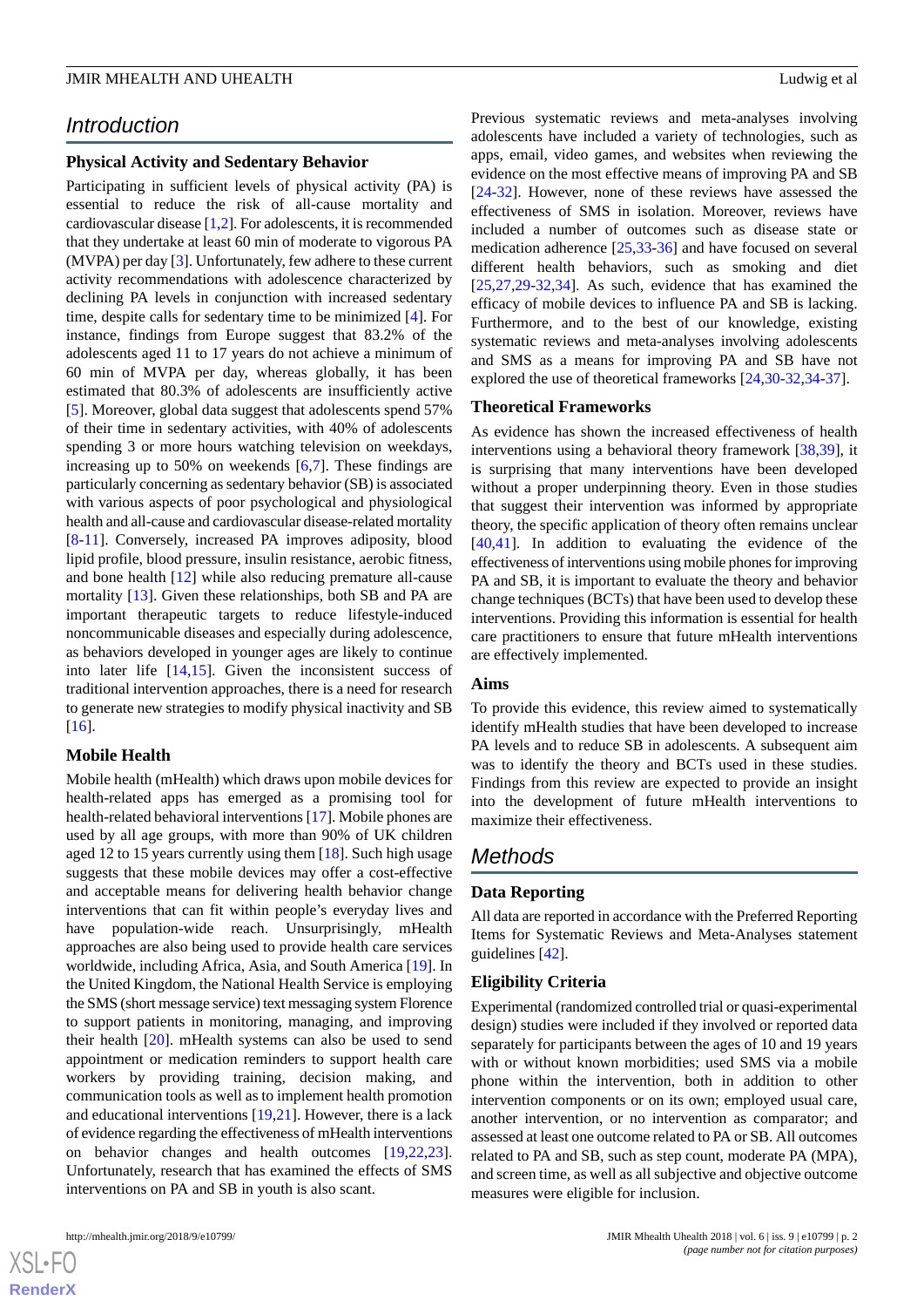Furthermore, only studies that were written in the English language and where full text was available were included. Studies were excluded if they solely used other technologies such as apps, websites, or email.

#### **Information Sources**

A systematic search of the following electronic databases was conducted in March 2017 and updated in November 2017: Web of Science (coverage 1864-2017), PubMed (1809-2017), MEDLINE (1946-2017), Cumulative Index to Nursing and Allied Health Literature Complete (1937-2017), PsycINFO (1800s-2017; not available for search update and replaced by PsycARTICLES 1894-2017), and SPORTDiscus (1930-2017). All databases except PubMed (November 7, 2017) were last searched on November 8, 2017. During the initial search, KL searched bibliographies and contacted corresponding authors of eligible studies. Bibliographies of existing systematic reviews and meta-analyses identified during the initial search process were also screened for eligible studies [[24-](#page-14-15)[37](#page-15-6),[43,](#page-15-12)[44](#page-15-13)].

#### **Search**

Search terms and combinations of the electronic database search are shown in [Table 1](#page-3-0).

#### **Study Selection**

Study citations from the electronic search were imported into the reference manager software Zotero (Version 5.0, online and standalone). KL manually removed duplicates. For the initial search, KL and HF independently screened titles and abstracts of all remaining studies. Following the search update, KL and DSB independently reviewed new titles and abstracts with the full texts of relevant titles obtained to confirm eligibility. KL and HF (DSB for search update) discussed discrepancies until consensus was reached. KL hand-searched bibliographies of eligible studies and contacted corresponding authors for additional manuscripts. All eligible studies were then included in the qualitative analysis.

#### **Data Collection Process**

Data extraction was conducted based on the Cochrane Collaboration's Data Extraction Template for Included Studies (Version 1.8) [[45\]](#page-15-14). Items of interest for this review such as the content of SMS and interactivity were added to the Cochrane

Data Extraction Template. KL piloted the updated template on 2 randomly chosen studies eligible for this review. Subsequently, the piloted form was revised where necessary. Thereafter, KL and HF (DSB after search update) independently extracted required data using the revised form. Extractions were compared and discussed until consensus was reached for all items. Content was then synthesized for analysis.

#### **Data Items**

Data extracted included (1) general study information (such as country, aims, and target health behavior); (2) methods (such as study design and duration of intervention); (3) participants (such as population description, number recruited, age, sex, and health status); (4) intervention and control groups (such as name of group, number of participants randomized, intervention mode, content, use of theory, message content, frequency, device, interaction, and adherence); (5) outcomes (assessed PA and SB outcomes, method of PA/SB outcome assessment, timing of PA/SB outcome assessment); (6) results and conclusion (including additional results information and relevant conclusions); (7) other information (including funding source and conflicts of interest). Where data were missing or clarification was sought, study authors were contacted. Where multiple studies reported on multiple follow-up periods or outcomes of the same intervention, outcomes from the longest follow-up time point available for each outcome were extracted.

#### **Risk of Bias in Individual Studies**

Assessment of risk of bias was conducted at study level. KL and HF (DSB after search update) reviewed all included manuscripts using the Cochrane Collaboration's risk of bias assessment tool [\[46](#page-15-15)]. KL employed this assessment tool using RevMan (software, version 5.3). Due to the nature of behavioral interventions, blinding of participants and personnel is challenging and rarely incorporated [\[47\]](#page-15-16). This item was therefore not included in the assessment. The following remaining domains were judged: selection bias (random sequence allocation and allocation concealment), detection bias (blinding of outcome assessment), attrition bias (incomplete outcome data), reporting bias (selective reporting), and other bias. KL and HF (DSB after search update) ranked each item as high, low, or unclear risk for each study and discussed discrepancies until a consensus was reached.

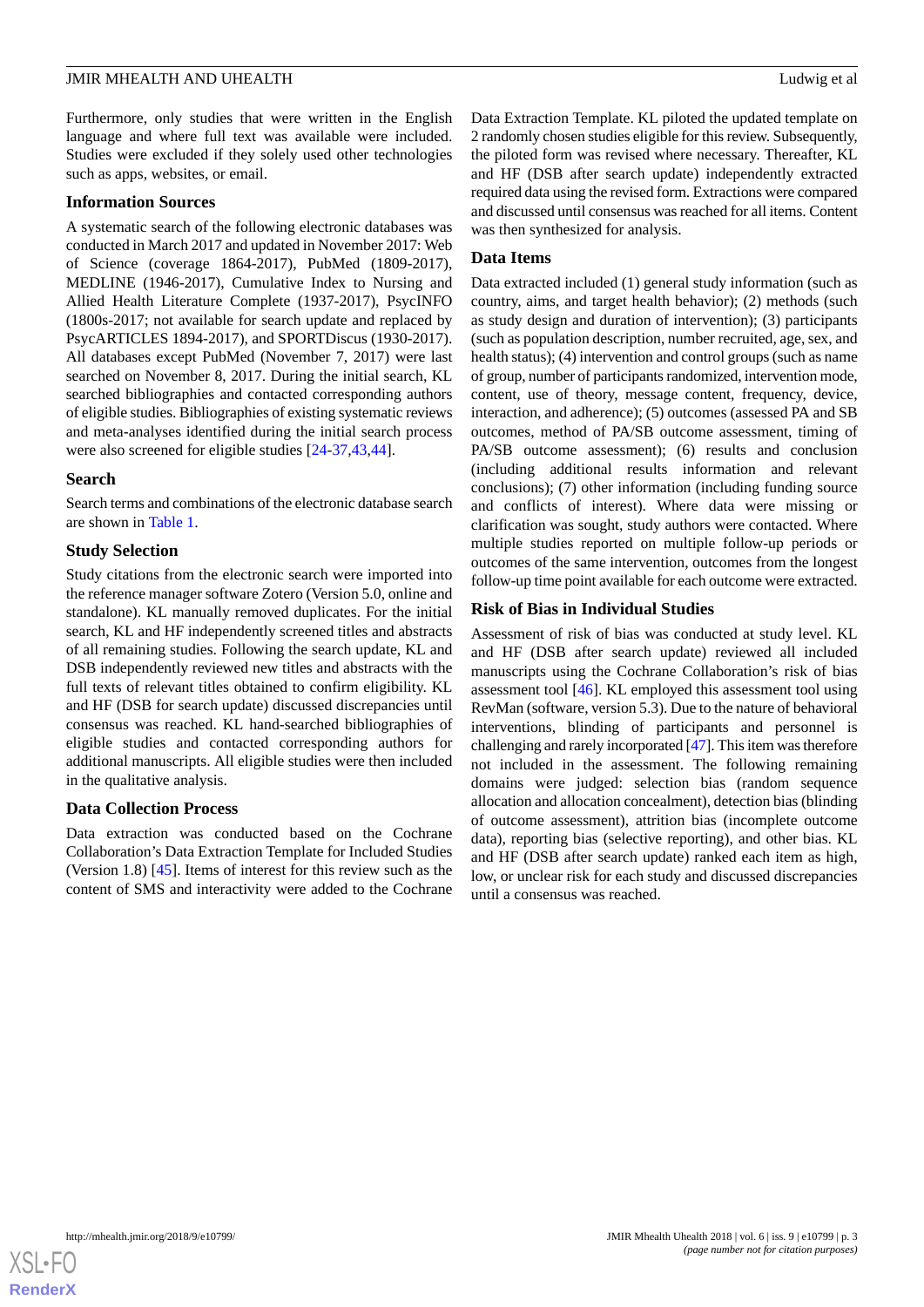<span id="page-3-0"></span>**Table 1.** Electronic database search terms and combinations. Asterisks were used to search for words beginning with these letters.

| Category                 | Search term                 |
|--------------------------|-----------------------------|
| <b>Intervention mode</b> |                             |
| $\mathbf{1}$             | "mobile phone"              |
| $\sqrt{2}$               | smartphone                  |
| 3                        | "cell phone"                |
| 4                        | "handheld device"           |
| 5                        | text messag*                |
| 6                        | SMS <sup>a</sup>            |
| 7                        | "messag* service"           |
| 8                        | "messaging system"          |
| 9                        | $m\rm{Health}$              |
| $10\,$                   | telehealth                  |
| $11\,$                   | "online health"             |
| $12\,$                   | e-Health                    |
| 13                       | eHealth                     |
| 14                       | "mobile health"             |
| 15                       | "digital media"             |
| 16                       | $\text{ICT}^{\text{b}}$     |
| 17                       | (1-16) combined with OR     |
| Study design             |                             |
| $18\,$                   | "randomised controlled"     |
| 19                       | "randomized controlled"     |
| $20\,$                   | RCT <sup>d</sup>            |
| $21\,$                   | "controlled trial"          |
| $22\,$                   | quasi-experimental          |
| $23\,$                   | (18-22) combined with OR    |
| Participants             |                             |
| $24\,$                   | $\operatorname{adolescen*}$ |
| $25\,$                   | youth                       |
| $26\,$                   | "young people"              |
| $27\,$                   | "young adult*"              |
| $28\,$                   | $\text{child*}$             |
| $29\,$                   | paediatric                  |
| $30\,$                   | pediatric                   |
| $31\,$                   | $\mathrm{teen}^*$           |
| $32\,$                   | "school age"                |
| 33                       | "school-aged"               |
| 34                       | highschool                  |
| $35\,$                   | "secondary school"          |
| 36                       | (24-35) combined with OR    |
| <b>Behavior</b>          |                             |
| $37\,$                   | activity                    |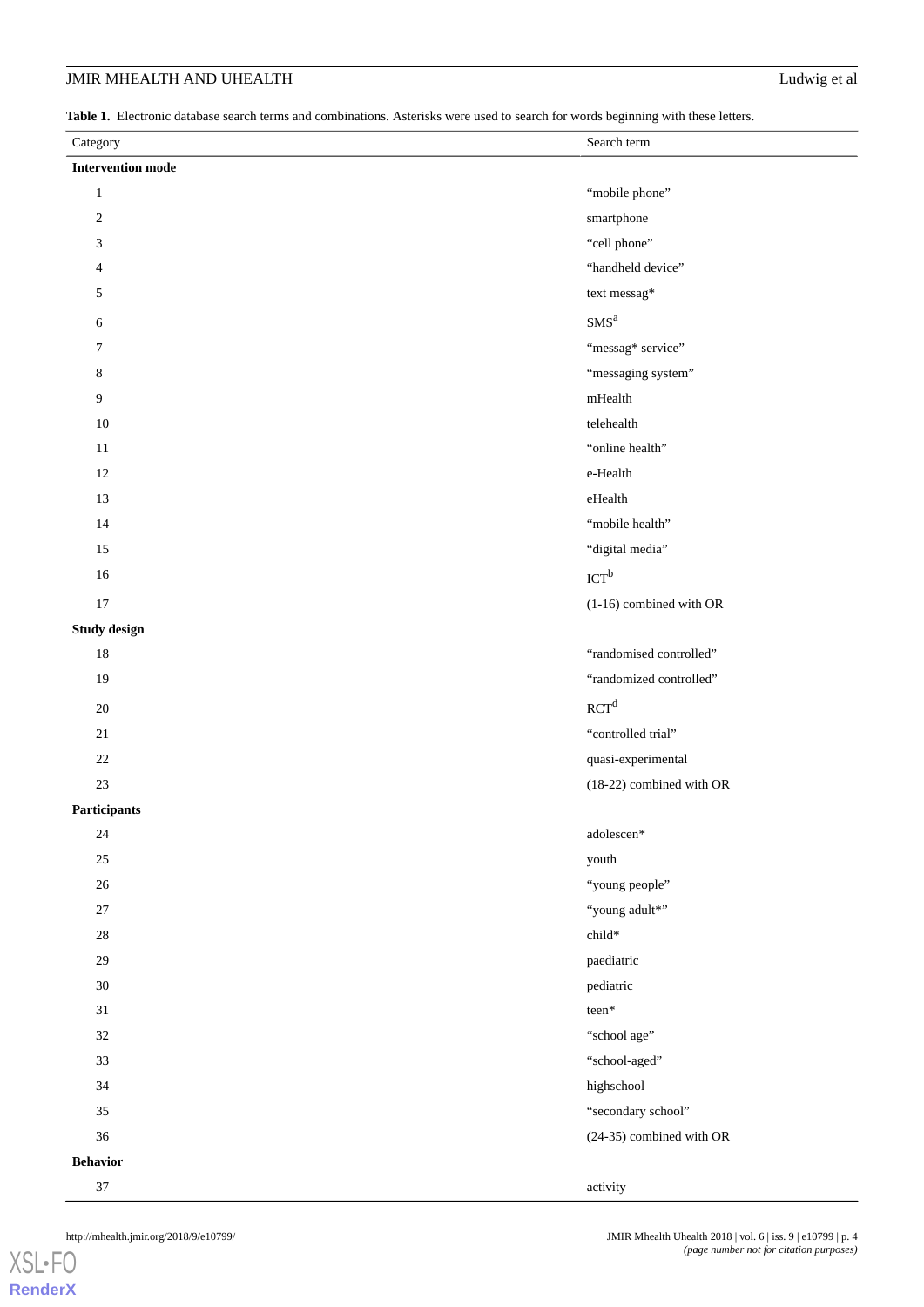| Category | Search term                       |
|----------|-----------------------------------|
| 38       | sport                             |
| 39       | exercise                          |
| 40       | health*                           |
| 41       | "behaviour change"                |
| 42       | lifestyle                         |
| 43       | sedentary                         |
| 44       | sitting                           |
| 45       | (37-44) combined with OR          |
| 46       | $(17,23,36,45)$ combined with AND |

<sup>a</sup>SMS: short message service.

<sup>b</sup>ICT: information and communication technology.

<sup>c</sup>RCT: randomized controlled trial.

# *Results*

#### **Study Selection**

The electronic database and hand search produced 5565 and 266 studies, respectively. After removal of duplicates, 2365 studies were screened. A total of 2295 records were excluded, and 70 full-text articles were assessed. Moreover, 13 eligible full-text articles assessing 11 different interventions remained and were included in the qualitative analysis. A flowchart of the systematic literature search is displayed in [Figure 1](#page-5-0).

#### **Study Characteristics**

Study characteristics of included studies are shown in [Tables 2](#page-6-0) and [3](#page-7-0). A total of 12 studies targeted PA [[48-](#page-15-17)[59](#page-16-0)] and 7 targeted SB [\[48](#page-15-17)-[51](#page-16-1)[,54](#page-16-2),[59](#page-16-0)[,60](#page-16-3)]. Additionally, most studies also focused on dietary behaviors [[49-](#page-15-18)[52](#page-16-4),[54,](#page-16-2)[57](#page-16-5),[59,](#page-16-0)[60](#page-16-3)].

Some studies focused on participants with specific characteristics, including those not meeting current PA guidelines [\[48](#page-15-17),[53\]](#page-16-6), not participating in physical education lessons or organized sports [[54\]](#page-16-2), having type 1 diabetes [[56\]](#page-16-7), being at high risk for diabetes [[57\]](#page-16-5), having a body mass index ≥ the eighty-fifth percentile [\[49](#page-15-18),[59\]](#page-16-0), and being ≥1 year post cancer therapy [\[55](#page-16-8)]. When including overweight or obese participants, rates ranged between 23.7% (62/262) [\[52](#page-16-4)] and 55% (22/40) [[49\]](#page-15-18) for overweight and between 6.7% (15/225) [\[52](#page-16-4)] and 45% (18/40) [[49\]](#page-15-18) for obesity. The mean age of participants ranged between 12.5 [[52\]](#page-16-4) and 17.3 years [\[58](#page-16-9)]. One intervention only included female participants [[50,](#page-15-19)[51](#page-16-1),[54\]](#page-16-2). A total of 12 studies consisted of ≥50% female participants [[48](#page-15-17)[,50](#page-15-19)-[60\]](#page-16-3).

### **Intervention Design and Content**

A total of 2 interventions included SMS in addition to a school program [[50-](#page-15-19)[52](#page-16-4)[,54](#page-16-2)]. A total of 5 interventions used SMS text messages as part of an online intervention [[49](#page-15-18)[,53](#page-16-6),[55](#page-16-8)[,57](#page-16-5),[60\]](#page-16-3) and others used pedometers [[56\]](#page-16-7), group sessions and telephone calls [[59\]](#page-16-0), apps [[48](#page-15-17)[,49](#page-15-18),[55\]](#page-16-8), and Fitbit trackers (Fitbit, Inc.) [\[49](#page-15-18),[55\]](#page-16-8). Only one intervention consisted solely of SMS [\[58](#page-16-9)]. Moreover, 2 interventions consisted of different types of SMS [\[48](#page-15-17),[58\]](#page-16-9). Depending on group allocation, one employed SMS focusing on affective or instrumental beliefs [\[58](#page-16-9)], whereas the other involved SMS from different senders, including a parent, peer, or behavioral health specialist [[48\]](#page-15-17). School-based interventions using SMS included elements such as sports and PA opportunities, educational (group) seminars, provision of healthy foods, self-monitoring tools, and printed or email materials promoting healthy lifestyles [\[50](#page-15-19)-[52,](#page-16-4)[54\]](#page-16-2). One intervention also used a Facebook group to promote healthy lifestyles and keep participants informed about the intervention [\[52](#page-16-4)]. Interventions that included an online component also consisted of a variety of elements, such as forums, diet analysis, videos, educational games, challenges, educational materials, expert advice, behavioral skill training, goal setting, monitoring, feedback, and tutorials on behavioral change strategies [[49,](#page-15-18)[53](#page-16-6)[,57](#page-16-5),[60](#page-16-3)]. One study included access to a private Facebook group, which provided rewards for achievements, encouragement, and a discussion board, as well as using Fitbit trackers and an app to monitor progress toward individualized goals [\[55](#page-16-8)].

In another study, participants wore pedometers that were used to encourage PA and facilitate recording progress [\[56](#page-16-7)]. Another study included group sessions that provided education on health behaviors and achieving successful behavior change. In this study, participants also received phone coaching during the 12-month maintenance period post intervention [\[59](#page-16-0)]. One study using an app for monitoring and reporting of PA also included autonomous and external goal setting as well as daily feedback [[48\]](#page-15-17). Depending on which condition participants were assigned for that day, SMS text messages were sent by a behavioral health specialist, parents, or a peer [\[48](#page-15-17)].

#### **Content of Text Messages**

SMS text messages were used to encourage, motivate, reinforce, and prompt participants to be physically active or maintain their current positive behavior changes [[48-](#page-15-17)[51](#page-16-1)[,53](#page-16-6)-[56](#page-16-7)[,59](#page-16-0),[60\]](#page-16-3). Some studies provided participants with suggestions for healthy lifestyle behaviors [[48](#page-15-17)[,49](#page-15-18),[59\]](#page-16-0).

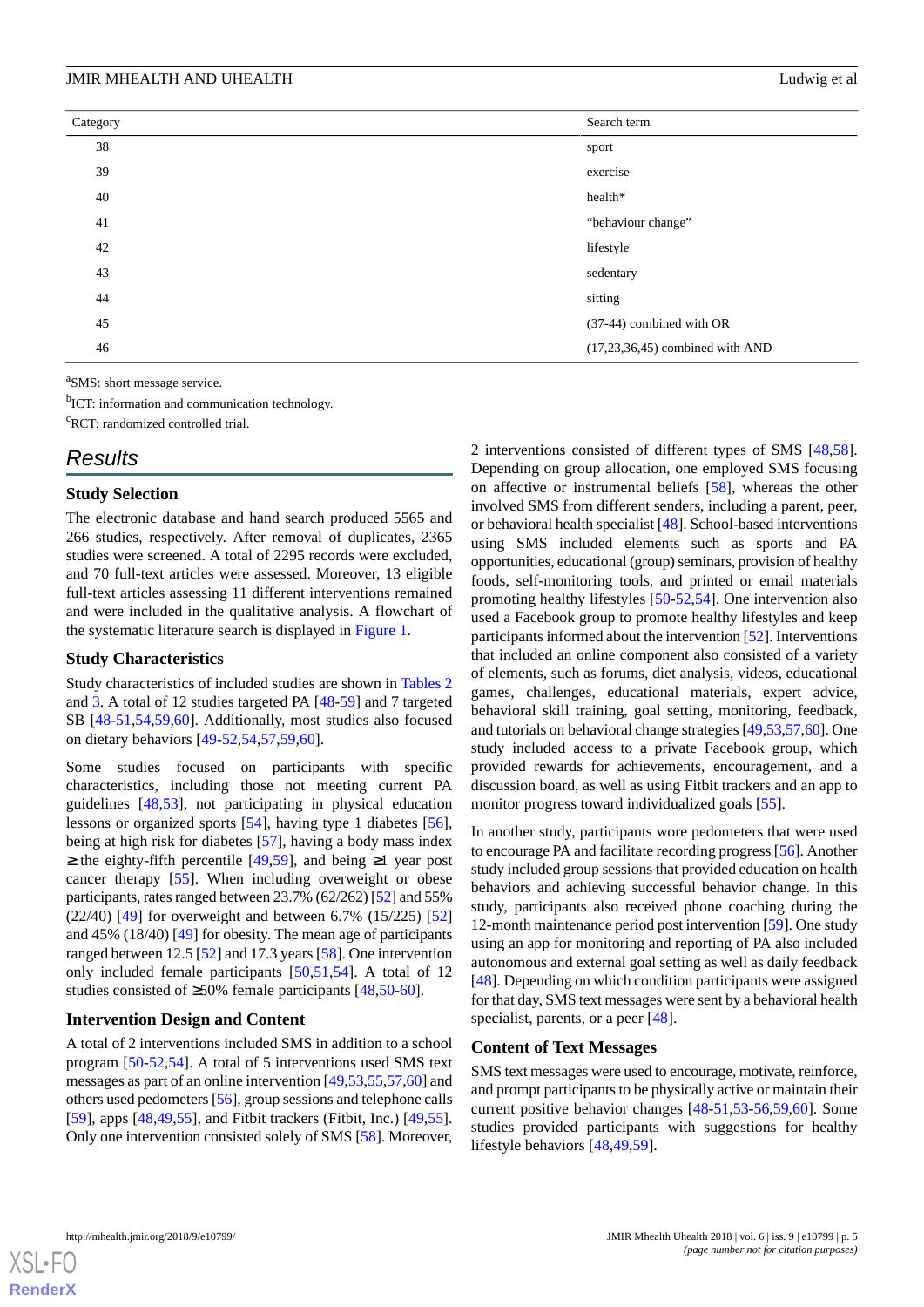<span id="page-5-0"></span>Figure 1. Literature search flow chart.



In addition to promoting PA, one study also employed SMS to provide participants with health behavior information, behavioral skills, and solutions for PA barriers to reinforce the benefits of PA and to build rapport with a virtual friend [[53\]](#page-16-6). SMS text messages were also used for feedback [\[48](#page-15-17),[53\]](#page-16-6), which in one study depended on the participant's goal attainment [\[48](#page-15-17)]. SMS also included statements from testimonials as well as messages targeting intrinsic motivation and reflective questioning [[59\]](#page-16-0). SMS text messages were also used to reduce risk behaviors [[60\]](#page-16-3). Two interventions employed SMS aiming to increase participant self-efficacy [[59,](#page-16-0)[60](#page-16-3)]. Three interventions sent SMS related to goal-setting, such as the participants'specific weekly challenges [[55,](#page-16-8)[57,](#page-16-5)[59\]](#page-16-0). In addition to this, one intervention included affective SMS for encouragement and as a reminder of PA goals. In this intervention, SMS text messages sent in intervention week 2 were based on the participants'step counts from week 1 [\[55](#page-16-8)]. Another study sent SMS text messages regarding affective or, depending on the intervention group, instrumental gains associated with regular PA. These include messages regarding the benefits of being active, such as physical and psychological improvements [[58\]](#page-16-9). Three studies used SMS

text messages to remind participants to follow the intervention protocol, such as logging on to the intervention website or wearing an activity tracker [\[49](#page-15-18)[-51](#page-16-1),[53](#page-16-6)[,54](#page-16-2),[56](#page-16-7)[,57](#page-16-5)].

#### **Theory Derivation**

Three studies based their interventions on the transtheoretical model (TTM) of behavior change or stage of motivational readiness for change (SOC) model [[53](#page-16-6)[,57](#page-16-5),[60\]](#page-16-3). One study used the SOC model to tailor intervention content and presentation, such as by adapting TM and website content according to the participant's stage of motivational readiness [[53\]](#page-16-6). Participants in precontemplation, contemplation, and preparation stage were given information on benefits and barriers of PA, opportunities for PA, goal setting, as well as PA planning. Participants classed in the action stage were provided with monitoring tools and information to prevent relapse [\[53](#page-16-6)]. In addition to the TTM, one study also used the I-Change, Attitude-Social Influence-Self-Efficacy model and addressed attitude, social influence, and self-efficacy. They emphasized the advantages of following the recommendations and disadvantages of risk behaviors, created a healthy online social environment, and strengthened skills to avoid risk behaviors [[60\]](#page-16-3).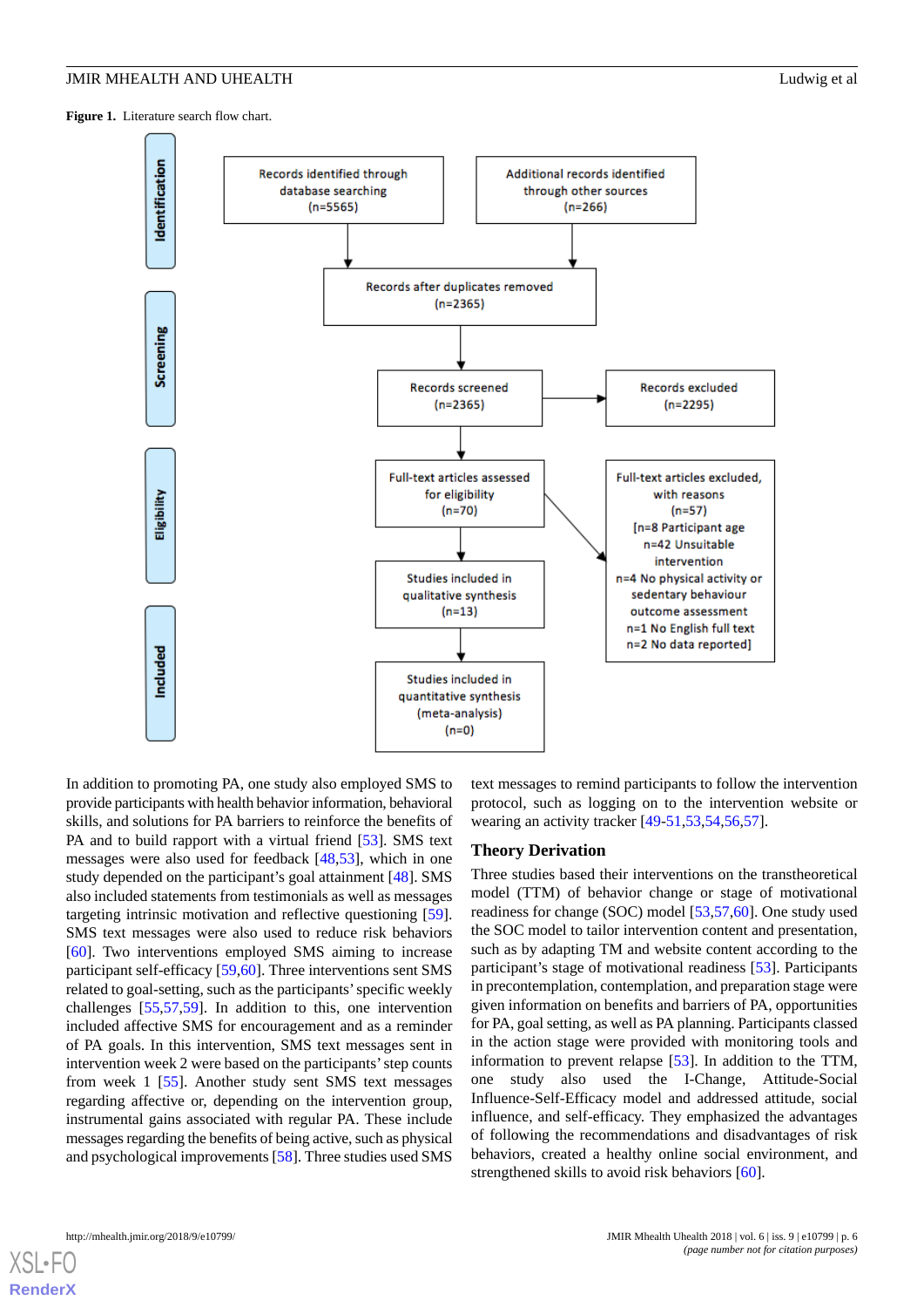<span id="page-6-0"></span>**Table 2.** Study characteristics of included studies—sample and outcomes.

| Author, year, country                                   | $N^a$ | Design                               | Age, mean (SD)                                                | $PAb$ and $SBc$ outcomes                                    | Assessment                                         |
|---------------------------------------------------------|-------|--------------------------------------|---------------------------------------------------------------|-------------------------------------------------------------|----------------------------------------------------|
| Brannon et al, 2017, United States<br>[48]              | 10    | N-of-1 $\ensuremath{\mathrm{RCT}}^d$ | 16.7(0.95)                                                    | MVPA <sup>e</sup> min/day, SB min/day                       | Objective                                          |
| Chen et al, 2017, United States [49]                    | 40    | <b>RCT</b>                           | 14.9(1.7)                                                     | PA days/week, TV/computer<br>hours/day                      | Self-report                                        |
| Dewar et al, 2013, Australia [50]                       | 357   | Group RCT                            | 13.2(0.5)                                                     | Accelerometer counts/min, %<br>MVPA, screen time min/day    | PA: objective; SB: self-re-<br>port                |
| Dewar et al, 2014, Australia [51]                       | 357   | Group RCT                            | 13.2(0.5)                                                     | % MPA <sup>f</sup> , VPA <sup>g</sup> , MVPA; SB<br>min/day | PA: objective; SB: objective<br>+ self-report      |
| Ermetici et al, 2016, Italy [52]                        | 487   | Nonrandomized<br>$CT^h$              | 12.5(0.4)                                                     | MVPA hours/week, screen time<br>hours/day                   | $PA$ : objective + self-report;<br>SB: self-report |
| Lana et al, 2014, Spain and Mexico<br>[60]              | 2001  | <b>RCT</b>                           | Pre 13.26 (1.03);<br>Post 12.91 (0.77)                        | SB (less than 360 min PA/week)                              | Self-report                                        |
| Lau et al, 2012, Hong Kong $[53]$                       | 78    | Nonrandomized<br>CT                  | CG <sup>i</sup> 13.26 (1.14);<br>IG <sup>j</sup> 12.29 (0.87) | PA level last 7 days                                        | Self-report                                        |
| Lubans et al, 2012, Australia [54]                      | 357   | Group RCT                            | 13.18(0.45)                                                   | Accelerometer counts/min, MV-<br>PA min/day, SB min/day     | PA: objective; SB: self-re-<br>port                |
| Mendoza et al, 2017, United States<br>$\left[55\right]$ | 60    | <b>RCT</b>                           | 16.6(1.5)                                                     | MVPA min/day, SB min/day                                    | Objective                                          |
| Newton et al, 2009, New Zealand [56]                    | 78    | <b>RCT</b>                           | 14.4(2.37)                                                    | Step count, MVPA min/week                                   | Objective $+$ self-report                          |
| Patrick et al, 2013, United States [57]                 | 101   | <b>RCT</b>                           | 14.3(1.5)                                                     | MVPA min/week, SB hours/day                                 | Self-report                                        |
| Sirriyeh et al, 2010, United Kingdom<br>$[58]$          | 120   | <b>RCT</b>                           | 17.3(0.68)                                                    | MVPA metabolic equivalent<br>min/week                       | Self-report                                        |
| Straker et al, 2014, Australia [59]                     | 44    | Within-subject<br>CT                 | 14.1(1.6)                                                     | SB, light, moderate, vigorous PA<br>min/day                 | Objective                                          |

<sup>a</sup>N: number of participants randomized.

<sup>b</sup>PA: physical activity.

<sup>c</sup>SB: sedentary behavior.

<sup>d</sup>RCT: randomized controlled trial.

<sup>e</sup>MVPA: moderate to vigorous physical activity.

<sup>f</sup>MPA: moderate physical activity.

<sup>g</sup>VPA: vigorous physical activity.

h<sub>CT</sub>: controlled trial.

<sup>i</sup>CG: control group.

<sup>j</sup>IG: intervention group.

Moreover, one study used both behavioral determinants models and TTM to guide intervention design [\[57](#page-16-5)]. One study employed affective and instrumental beliefs, as well as the theory of planned behavior (TPB) [[58\]](#page-16-9). Two interventions were informed by social cognitive theory (SCT) [[49-](#page-15-18)[51](#page-16-1)[,54](#page-16-2)]. One focused on self-efficacy, outcome expectation, self-monitoring, skill mastery, and self-regulation capabilities [[49](#page-15-18)]. Another employed SCT by planning social support or change, providing general encouragement and information about the link between behavior and health, and identifying barriers and strategies to overcome these. Specifically, outcome expectations, social support, and self-efficacy were targeted [[50,](#page-15-19)[51](#page-16-1)[,54\]](#page-16-2). Self-determination theory (SDT) formed the basis for 2 interventions [\[55](#page-16-8),[59\]](#page-16-0), with one also using goal-setting theory [\[59](#page-16-0)]. This intervention focused on the provision of a need-supportive environment to achieve greater self-determination, autonomous motivation, and

consequently greater engagement with the desired behaviors. The goal-setting theory was employed to increase autonomous and intrinsic goal setting to predict greater goal attainment and engagement with desired behaviors [\[59](#page-16-0)]. The other focused on psychological needs that influence motivation such as competence, autonomy, and relatedness. The Fitbit tracker and app aimed to increase competence and autonomy by providing opportunities to set personalized goals and monitor progress. The Facebook group aimed to enhance relatedness by providing support [[55\]](#page-16-8). Cybernetic control theory (CCT) was used by one study, which included self-regulation strategies defined by goal-setting, self-monitoring, goal review, and feedback [[48\]](#page-15-17). Two studies did not provide any information regarding theory derivation. Authors were contacted and lack of a specific theory base informing SMS was confirmed [[52,](#page-16-4)[56](#page-16-7)].

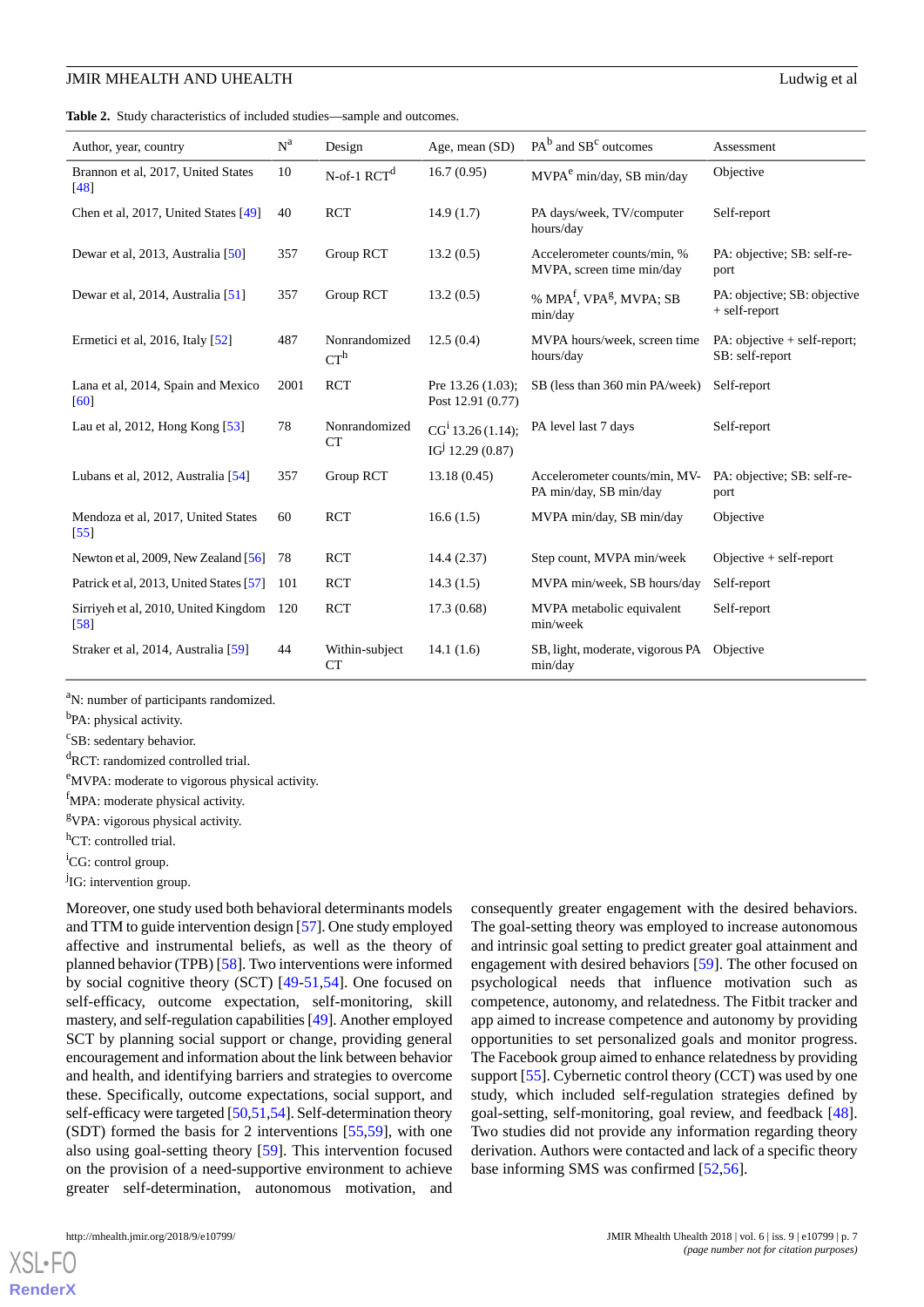<span id="page-7-0"></span>**Table 3.** Study characteristics of included studies—intervention and comparator.

| Author, year                   | Intervention duration | TM <sup>a</sup> intervention                   | Comparators                                                                    |
|--------------------------------|-----------------------|------------------------------------------------|--------------------------------------------------------------------------------|
| Brannon et al, 2017 [48]       | 24 days               | $TM + mobile app$                              | Mobile app only                                                                |
| Chen et al, 2017 [49]          | 6 months              | $TM + Fitbit$ tracker and app + online program | Online program $+$ pedometer $+$ diary                                         |
| Dewar et al, 2013 [50]         | 12 months             | $TM +$ school program                          | Waitlist condensed intervention                                                |
| Dewar et al, 2014 [51]         | 12 months             | $TM +$ school program                          | Waitlist condensed intervention                                                |
| Ermetici et al, $2016$ [52]    | 24 months             | $TM +$ school program                          | No information                                                                 |
| Lana et al, $2014 [60]$        | 9 months              | $TM + online program$                          | Online intervention, limited access online<br>intervention                     |
| Lau et al, 2012 [53]           | 8 weeks               | $TM + online program$                          | No intervention                                                                |
| Lubans et al, $2012$ [54]      | 12 months             | $TM +$ school program                          | Waitlist condensed intervention                                                |
| Mendoza et al, $2017$ [ $55$ ] | 10 weeks              | $TM + Fitbit$ tracker and app + Facebook group | Standard care                                                                  |
| Newton et al, 2009 [56]        | 12 weeks              | $TM + \text{pedometer}$                        | Standard care                                                                  |
| Patrick et al, 2013 [57]       | 12 months             | $TM + online program$                          | Online program, online program $+$ group<br>sessions + phone calls, usual care |
| Sirriyeh et al, 2010 [58]      | 2 weeks               | TM only                                        | Neutral TM                                                                     |
| Straker et al, 2014 [59]       | 12 months             | $TM + group$ sessions + phone calls            | No intervention                                                                |

<sup>a</sup>TM: text messaging.

# **Text Message Delivery and Interactivity**

In 3 studies, SMS text messages were sent weekly [[55](#page-16-8)[,56](#page-16-7),[60\]](#page-16-3), 2 sent daily [[48](#page-15-17)[,58](#page-16-9)], another sent only on weekdays [\[53](#page-16-6)], and 2 studies sent 3 or more each week [[52,](#page-16-4)[57](#page-16-5)]. Two studies only sent SMS text messages during the maintenance period following the intervention [\[49](#page-15-18),[59\]](#page-16-0). In one, the number of SMS text messages was reduced from 3 to 1 per week and finally to 1 per month [[59\]](#page-16-0). In the other, SMS text messages were sent biweekly during a 3-month maintenance phase [[49\]](#page-15-18). Another intervention increased the frequency of SMS from weekly to twice per week [\[50](#page-15-19),[51](#page-16-1)[,54](#page-16-2)]. Five studies specified the time of SMS delivery [[48,](#page-15-17)[50](#page-15-19)-[52,](#page-16-4)[54](#page-16-2)[,58](#page-16-9),[59\]](#page-16-0). SMS text messages were sent at 4 pm at the end of the school day to minimize the risk of cross-contamination [[58\]](#page-16-9), close to meal times [\[52](#page-16-4)], between 7 pm and 8 pm [[48\]](#page-15-17) and depending on the SMS content, such as immediately after school when encouraging PA [[50](#page-15-19)[,51](#page-16-1),[54\]](#page-16-2). Another study sent SMS on weekday evenings at 6 pm and at 12 pm on weekends. Here, participants were able to choose on which days they wished to receive the SMS [\[59](#page-16-0)].

Three studies gave participants the possibility to interact with the research team and reply to the SMS [\[53](#page-16-6),[57,](#page-16-5)[59](#page-16-0)]. Responding was optional; however, one study provided a monetary incentive to do so [\[53\]](#page-16-6). Another study also allowed interactivity; however, participants would only receive one reply [[59\]](#page-16-0).

#### **Risk of Bias Within Studies**

Five studies referred to previously published study protocols [[50,](#page-15-19)[51,](#page-16-1)[54](#page-16-2)[,59](#page-16-0)[,60](#page-16-3)]. These were used to obtain missing information needed for the risk of bias assessment. The judgment of each

risk of bias item across studies can be found in [Figure 2](#page-8-0). [Tables](#page-8-1) [4](#page-8-1) and [5](#page-9-0) show the support for judgment of each item and study.

Several studies were rated as unclear selection bias with regard to random sequence allocation [\[48](#page-15-17)[,50](#page-15-19)[,51](#page-16-1),[54-](#page-16-2)[57\]](#page-16-5). Three were rated high risk [[52,](#page-16-4)[53](#page-16-6),[59\]](#page-16-0), and 3 were rated low risk [[49](#page-15-18)[,58](#page-16-9),[60\]](#page-16-3). Most studies also tended to be of unclear risk of selection bias with regard to allocation concealment [\[48](#page-15-17)-[51](#page-16-1)[,53](#page-16-6)-[58,](#page-16-9)[60](#page-16-3)]. Two studies were rated as high risk for this item [\[52](#page-16-4),[59\]](#page-16-0). A total of 7 studies were ranked to be of unclear risk of detection bias [[20,](#page-14-11)[21,](#page-14-12)[23](#page-14-14)[-26](#page-14-18),[30\]](#page-15-5), with 4 judged as high-risk [\[50](#page-15-19),[54,](#page-16-2)[55](#page-16-8),[59\]](#page-16-0) and 2 as low-risk [[56](#page-16-7)[,58](#page-16-9)]. With regards to attrition bias, 7 studies were judged to be of low risk [[50](#page-15-19)[,51](#page-16-1),[53](#page-16-6)[-56](#page-16-7),[59\]](#page-16-0), whereas 5 were ranked as unclear  $[49,52,57,58,60]$  $[49,52,57,58,60]$  $[49,52,57,58,60]$  $[49,52,57,58,60]$  $[49,52,57,58,60]$  $[49,52,57,58,60]$  $[49,52,57,58,60]$  $[49,52,57,58,60]$  and one as high-risk  $[48]$  $[48]$ . Twelve studies were of low risk of reporting bias [\[48](#page-15-17)[-57](#page-16-5),[59,](#page-16-0)[60\]](#page-16-3). Only one study was classed as high risk of bias for this item [[58\]](#page-16-9). Ten studies were ranked as high risk of response and recall bias [[49-](#page-15-18)[54](#page-16-2),[56-](#page-16-7)[58](#page-16-9)[,60](#page-16-3)]. Risk of compliance bias was evident in 3 studies [\[48](#page-15-17),[49,](#page-15-18)[53](#page-16-6)]. Another study was judged to be of high risk of analytical bias [[58\]](#page-16-9). Two studies appeared free of other sources of bias [[55](#page-16-8)[,59](#page-16-0)].

#### **Synthesis of Results**

PA and SB assessed in hours per week or hours per day were converted into min per week and min per day [[52](#page-16-4)[,57](#page-16-5)]. For the following, intervention group refers to those involving SMS text messages. An overview of the findings including PA and SB outcomes and outcome measures can be found in [Table 6](#page-10-0). [Table 7](#page-11-0) shows theoretical frameworks used and effectiveness of intervention groups in each study.

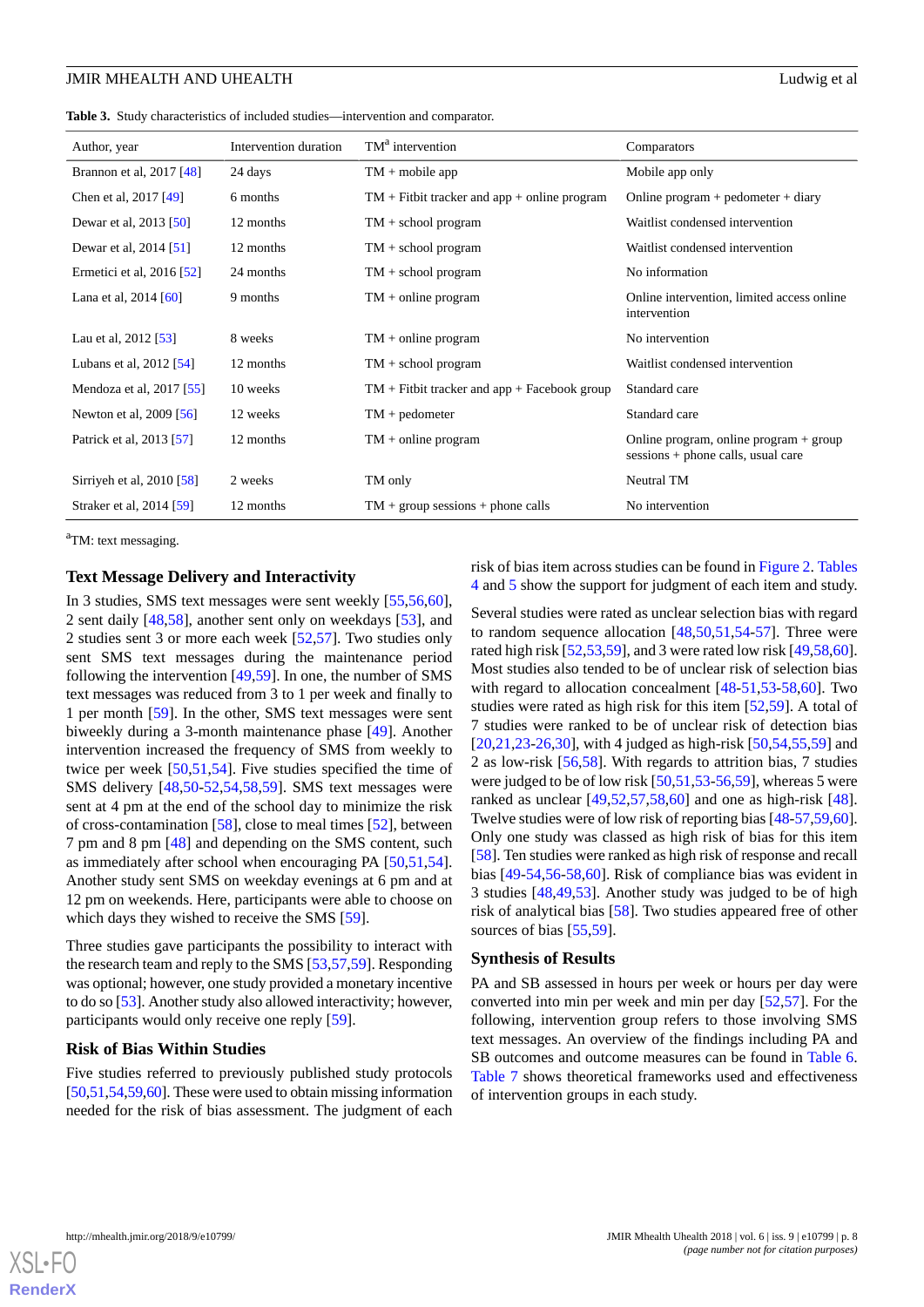<span id="page-8-0"></span>**Figure 2.** Risk of bias assessment.



<span id="page-8-1"></span>**Table 4.** Support for judgment of risk of bias per item and study. Random sequence generation, allocation concealment, and blinding of outcome assessment.

| Author, year              | Random sequence generation                          | Allocation concealment                        | Blinding of outcome assessment                                                  |
|---------------------------|-----------------------------------------------------|-----------------------------------------------|---------------------------------------------------------------------------------|
| Brannon et al, 2017 [48]  | Unclear; Not enough information                     | Unclear; Not enough information               | Unclear; Not enough information                                                 |
| Chen et al, 2017 [49]     | Low; Randomization using computer<br>program        | Unclear; Not enough information               | Unclear; Not enough information                                                 |
| Dewar et al, 2013 [50]    | Unclear; Not enough information                     | Unclear; Not enough information               | High; At baseline only. Outcomes likely<br>to be influenced by lack of blinding |
| Dewar et al, 2014 [51]    | Unclear; Not enough information                     | Unclear; Not enough information               | Unclear; Not enough information                                                 |
| Ermetici et al, 2016 [52] | High; No randomization                              | High; No randomization                        | Unclear; Not enough information                                                 |
| Lana et al, $2014 [60]$   | Low; Randomization using computer<br>program        | Unclear; Not enough information               | Unclear; Not enough information                                                 |
| Lau et al, 2012 [53]      | High; No randomization                              | Unclear; Not enough information               | Unclear; Not enough information                                                 |
| Lubans et al, 2012 [54]   | Unclear; Not enough information                     | Unclear; Not enough information               | High; At baseline only. Outcomes likely<br>to be influenced by lack of blinding |
| Mendoza et al, 2017 [55]  | Unclear; Not enough information                     | Unclear; Not enough information               | High; Unblinded RCT <sup>a</sup>                                                |
| Newton et al, 2009 [56]   | Unclear; Not enough information                     | Unclear; Not enough information               | Low; Assessors blinded at follow-up                                             |
| Patrick et al, 2013 [57]  | Unclear; Not enough information                     | Unclear; Not enough information               | Unclear; Not enough information                                                 |
| Sirriyeh et al, 2010 [58] | Low; Randomization using random<br>number generator | Unclear; Not enough information               | Low; Assessors blinded at follow-up                                             |
| Straker et al, 2014 [59]  | High; Within-subject waitlist study<br>design       | High; Within-subject waitlist study<br>design | High; Outcomes likely to be influenced<br>by lack of blinding                   |

<sup>a</sup>RCT: randomized controlled trial.

#### **Physical Activity**

Included studies assessed accelerometer counts [[50,](#page-15-19)[54](#page-16-2)], light PA [\[59](#page-16-0)], moderate or vigorous PA [[48,](#page-15-17)[50](#page-15-19)-[59\]](#page-16-0), step count [[56\]](#page-16-7), or the number of days when a minimum of 60 min of PA was achieved [[49\]](#page-15-18). Nine studies assessed MVPA [[48,](#page-15-17)[50](#page-15-19)[,52](#page-16-4)-[58\]](#page-16-9). Three studies resulted in a decrease between baseline and longest follow-up for the intervention group [\[50](#page-15-19),[54,](#page-16-2)[56](#page-16-7),[57\]](#page-16-5). One study, however, found an increase in MVPA between 6- and 12-month assessment [\[57](#page-16-5)]. In another study, MVPA of normal weight participants increased between baseline and 2-school-year follow-up for the intervention group, however, decreased for the control. For overweight or obese participants, MVPA increased in both groups [[52\]](#page-16-4). Four interventions resulted in increases in MVPA for all intervention and control groups

[XSL](http://www.w3.org/Style/XSL)•FO **[RenderX](http://www.renderx.com/)**

between baseline and follow-up [\[53](#page-16-6),[55,](#page-16-8)[56](#page-16-7)[,58](#page-16-9)]. Two studies assessing MVPA used different types of SMS [[48,](#page-15-17)[58](#page-16-9)]. TMs sent by parents were effective in increasing MVPA for 70% of participants, SMS sent by a peer for 50%, and those sent from a behavioral health specialist for 90% of participants. Overall, the intervention resulted in higher levels of PA than during the control condition [\[48](#page-15-17)]. Another study employed neutral, affective, instrumental, or a combination of affective and instrumental SMS [\[58\]](#page-16-9). Across all participants, MVPA increased during the 2-week intervention with affective SMS resulting in the highest levels of PA undertaken [[58\]](#page-16-9). In 2 studies, MPA and vigorous PA (VPA) were assessed [\[51](#page-16-1),[59\]](#page-16-0). Total, during school, after school, and weekday MPA and VPA decreased from baseline to 12-week follow-up for both intervention and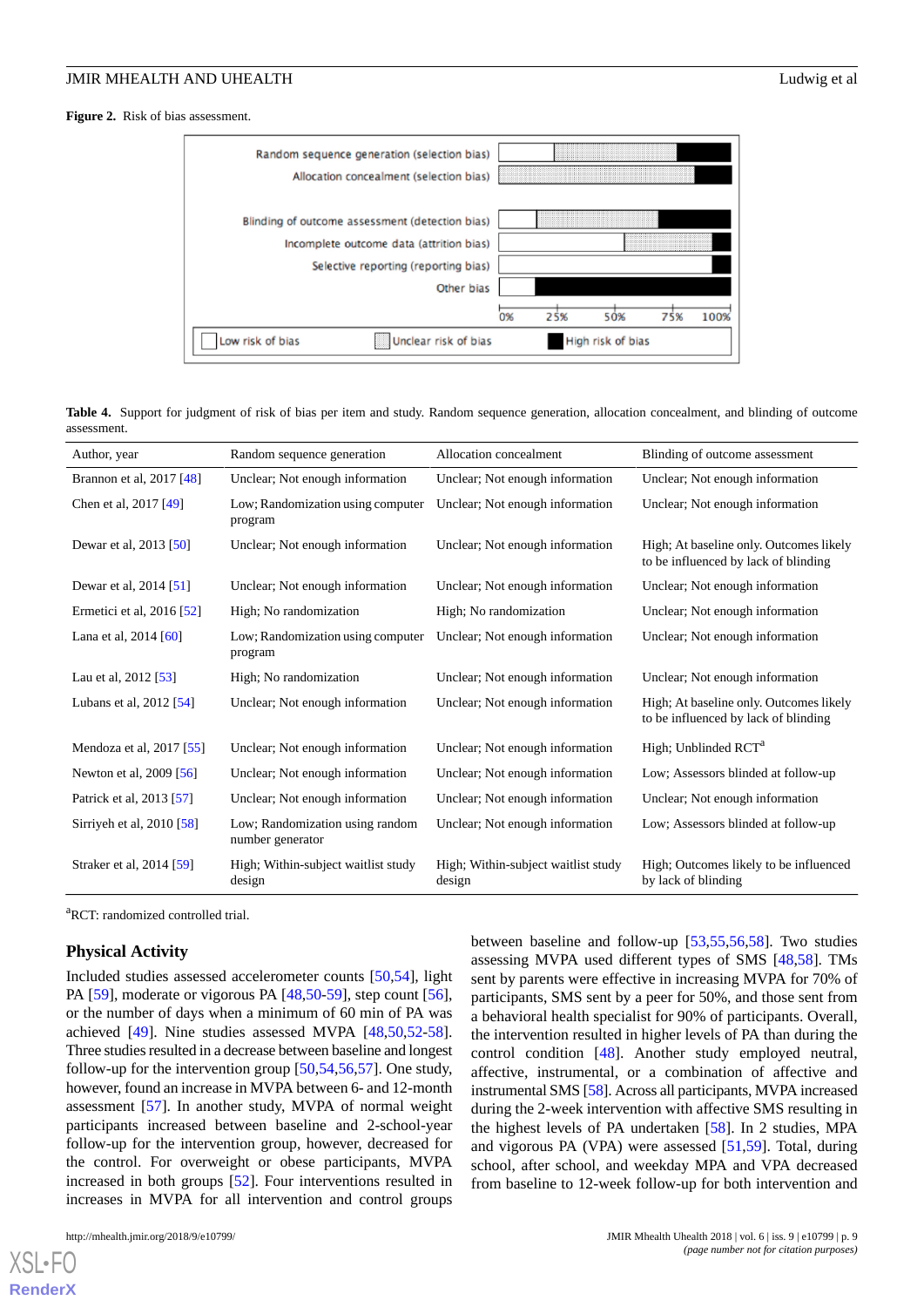control group [\[51](#page-16-1)]. The other study showed increases in MPA and VPA between baseline and 12 months [[59\]](#page-16-0).

<span id="page-9-0"></span>**Table 5.** Support for judgment of risk of bias per item and study. Incomplete outcome data, reporting bias, and other bias.

| Author, year              | Incomplete outcome data                                                    | Reporting bias                                             | Other bias                                                                         |
|---------------------------|----------------------------------------------------------------------------|------------------------------------------------------------|------------------------------------------------------------------------------------|
| Brannon et al, 2017 [48]  | High; High amount of missing data                                          | Low; All outcomes reported                                 | High; Compliance bias (use of incentives)                                          |
| Chen et al, 2017 [49]     | Unclear; Insufficient reporting of reasons<br>for missing data             | Low; All outcomes reported                                 | High; Response bias (use of self-report),<br>compliance bias (use of rewards)      |
| Dewar et al, 2013 [50]    | Low; Missing outcome data balanced<br>and similar reasons across groups    | Low; All outcomes reported                                 | High; Response bias (use of self-report)                                           |
| Dewar et al, 2014 [51]    | Low; Missing outcome data balanced<br>and similar reasons across groups    | Low; All outcomes reported                                 | High; Response bias (use of self-report)                                           |
| Ermetici et al, 2016 [52] | Unclear; Insufficient reporting of reasons<br>for missing data             | Low; All outcomes reported                                 | High; Response bias (use of self-report)                                           |
| Lana et al, 2014 [60]     | Unclear; Insufficient reporting of attri-<br>tion, exclusions, and reasons | Low; All outcomes reported                                 | High; Response bias (use of self-report)                                           |
| Lau et al, 2012 [53]      | Low; Missing outcome data balanced<br>and similar reasons across groups    | Low; All outcomes reported                                 | High; Response bias (use of self-report),<br>compliance bias (use of incentives)   |
| Lubans et al, 2012 [54]   | Low; Missing outcome data balanced<br>and similar reasons across groups    | Low; All outcomes reported                                 | High; Response bias (use of self-report)                                           |
| Mendoza et al, 2017 [55]  | Low; Missing outcome data balanced<br>and similar reasons across groups    | Low; All outcomes reported                                 | Low; Appears free of other sources of bias                                         |
| Newton et al, 2009 [56]   | Low; Missing outcome data balanced<br>and similar reasons across groups    | Low; All outcomes reported                                 | High; Response bias (use of self-report)                                           |
| Patrick et al, 2013 [57]  | Unclear; Insufficient reporting of reasons<br>for exclusions and dropouts  | Low; All outcomes reported                                 | High; Response bias (use of self-report)                                           |
| Sirriyeh et al, 2010 [58] | Unclear; Insufficient reporting of reasons<br>for exclusions and dropouts  | High; Missing mean and SD of<br>$METa$ min at time point 1 | High; Response bias (use of self-report),<br>analytical bias (removal of outliers) |
| Straker et al, 2014 [59]  | Low; Missing outcome data balanced<br>and similar reasons across groups    | Low; All outcomes reported                                 | Low; Appears free of other sources of bias                                         |

<sup>a</sup>MET: metabolic equivalent.

For the intervention group, one study found an increase in PA levels between baseline and 3 months and between baseline and 6 months. PA levels decreased in the control condition [[49\]](#page-15-18). Assessments of accelerometer counts, light PA, and daily step count showed decreases between baseline and follow-up [[50](#page-15-19)[,54](#page-16-2),[56](#page-16-7)[,59](#page-16-0)].

### **Sedentary Behavior**

Studies assessed screen time [[49,](#page-15-18)[50](#page-15-19),[52,](#page-16-4)[54](#page-16-2)], total SB [[48](#page-15-17)[,51](#page-16-1),[55](#page-16-8)[,57](#page-16-5),[59\]](#page-16-0), and whether participants performed less than 360 min of PA per week [[60\]](#page-16-3). Three interventions found a decrease in screen time between baseline and longest follow-up [[49](#page-15-18)[,50](#page-15-19),[52\]](#page-16-4). One study found an increase in subjectively measured screen time on weekdays, however, a decrease on weekends [\[54\]](#page-16-2). In one intervention [\[51\]](#page-16-1), subjective SB decreased in the intervention group and increased in the control group between baseline and 12 months. However, objectively measured SB increased for both groups. In 2 studies [\[55](#page-16-8),[57\]](#page-16-5), the intervention groups reduced their total SB between baseline and follow-up, whereas the usual care or control group showed an increase in SB. Another intervention found an increase in SB between baseline and 8 weeks, 3 months, 6 months, and 12 months [\[59](#page-16-0)]. One intervention resulted in an increase in insufficient PA in the intervention group between baseline and 9 months, although, both the control groups reduced their level of insufficient PA during the same period [[60\]](#page-16-3). In another study, SB was the lowest when receiving SMS from a parent but was the highest when receiving them from a behavioral health specialist, followed by SMS from a peer [[48\]](#page-15-17).

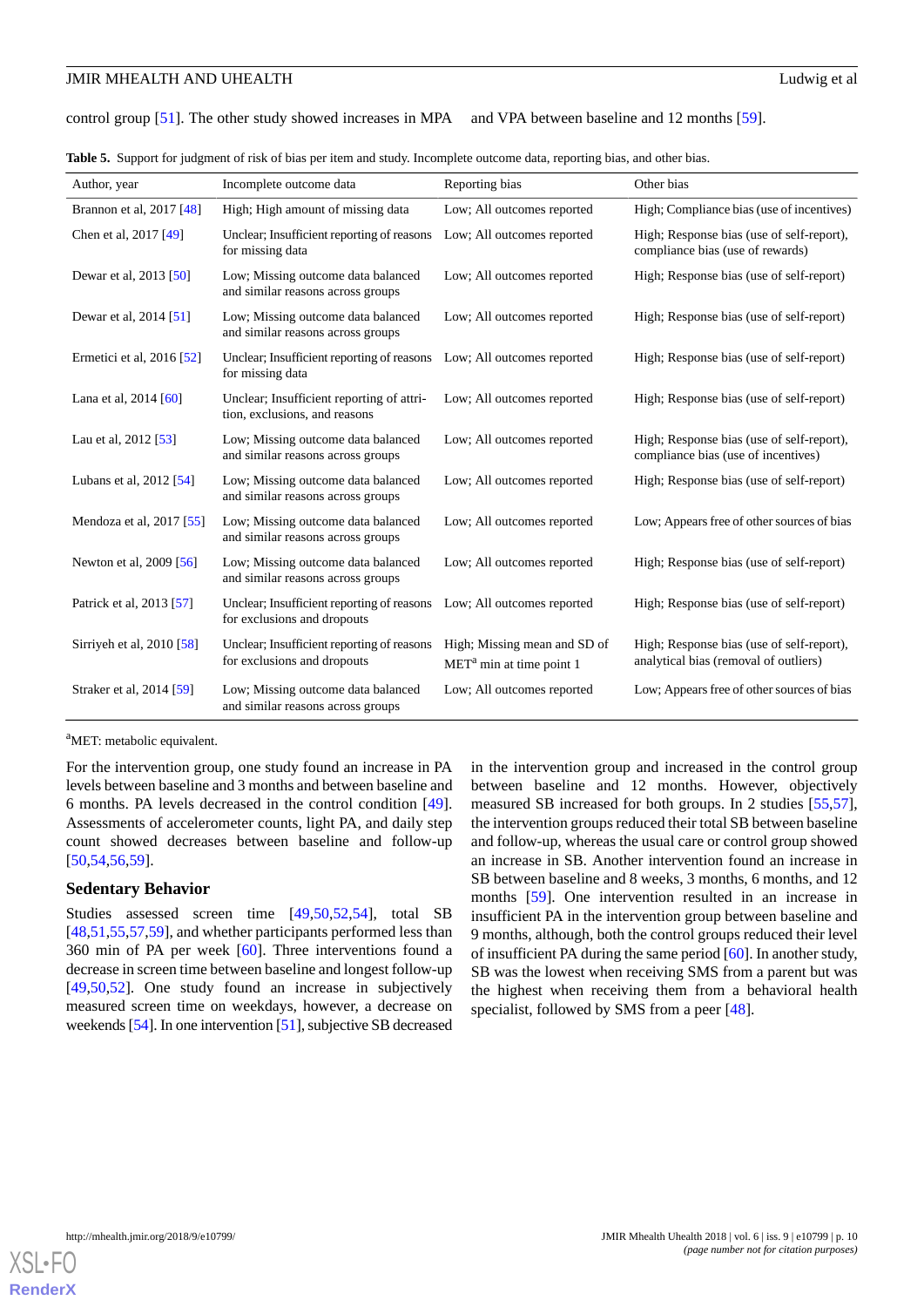<span id="page-10-0"></span>**Table 6.** Overview of physical activity (PA) and sedentary behavior (SB) outcomes and outcome measures in intervention groups at longest follow-up.

|                                   | Outcome category                   | Accelerometer                                                          | Pedometer     | Questionnaire                                      | Interview     |  |
|-----------------------------------|------------------------------------|------------------------------------------------------------------------|---------------|----------------------------------------------------|---------------|--|
| <b>Physical activity outcomes</b> |                                    |                                                                        |               |                                                    |               |  |
|                                   | Accelerometer counts/min           | Decrease [50]                                                          |               |                                                    |               |  |
|                                   | Light PA min/day                   | Decrease [59]                                                          |               |                                                    |               |  |
|                                   | $MVPA^a$ %                         | Decrease [50]                                                          |               |                                                    |               |  |
|                                   | MVPA min/week                      |                                                                        |               | Increase $[52,56]$                                 | Decrease [57] |  |
|                                   | MVPA min/day                       | Increase $[48,55]$ ; decrease $[54]$                                   |               |                                                    |               |  |
|                                   | $MPA^b$ %                          | Decrease [51]                                                          |               |                                                    |               |  |
|                                   | MPA min/day                        | Increase $[59]$                                                        |               |                                                    |               |  |
|                                   | VPA <sup>c</sup> %                 | Decrease [51]                                                          |               |                                                    |               |  |
|                                   | VPA min/day                        | Increase $[59]$                                                        |               |                                                    |               |  |
|                                   | MVPA score                         |                                                                        |               | Increase <sup>d</sup> [53]                         |               |  |
|                                   | 4-day step count                   |                                                                        | Decrease [56] |                                                    |               |  |
|                                   | MVPA MET <sup>e</sup> min/week     |                                                                        |               | Increase [58]                                      |               |  |
|                                   | PA days/week                       |                                                                        |               | Increase <sup>f</sup> [49]                         |               |  |
|                                   | <b>Sedentary behavior outcomes</b> |                                                                        |               |                                                    |               |  |
|                                   | Screen time min/day                |                                                                        |               | Decrease $[50, 52]$ ; increase and decrease $[54]$ |               |  |
|                                   | Television/computer hours/day      | $\hspace{0.1mm}$                                                       |               | Decrease <sup>f</sup> [49]                         |               |  |
|                                   | <b>Total SB</b>                    | Increase $[51,59]$ ; increase and<br>decrease $[48]$ ; decrease $[55]$ |               | Decrease <sup>d</sup> [51]; decrease [57]          |               |  |
|                                   | PA less than 360 min/week          |                                                                        |               | Increase $[60]$                                    |               |  |

<sup>a</sup>MVPA: moderate to vigorous physical activity.

b<sub>MPA:</sub> moderate physical activity.

<sup>c</sup>VPA: vigorous physical activity.

d Statistically significant (*P*<.05) between baseline and longest follow-up.

<sup>e</sup>MET: metabolic equivalent.

f Statistically significant (*P*≤.01) between baseline and longest follow-up.

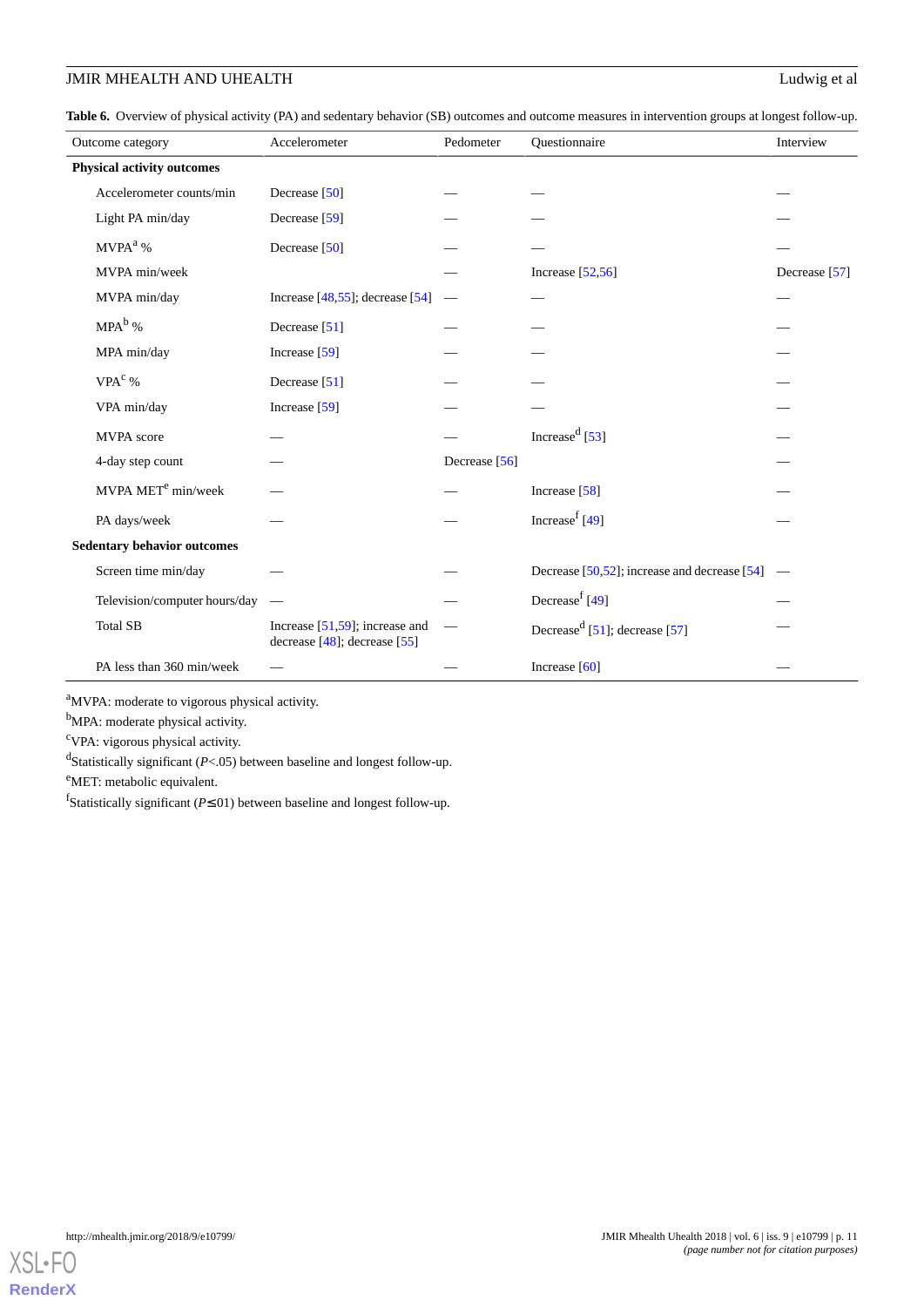<span id="page-11-0"></span>**Table 7.** Theoretical framework and intervention effectiveness for intervention group at longest follow-up for individual studies.

| Outcome category          | $TTM^a$        | TPB <sup>b</sup> | $SCT^c$                 | SDT <sup>d</sup> | CCT <sup>e</sup>        | $N/A^{\rm f}$ |
|---------------------------|----------------|------------------|-------------------------|------------------|-------------------------|---------------|
| <b>Physical activity</b>  |                |                  |                         |                  |                         |               |
| Brannon et al, 2017 [48]  |                |                  |                         |                  | $\mathbf{P}^\mathrm{g}$ |               |
| Chen et al, 2017 [49]     |                |                  | P <sup>h</sup>          |                  |                         |               |
| Dewar et al, 2013 [50]    |                |                  | $\mathbf{N}^{\text{i}}$ |                  |                         |               |
| Dewar et al, 2014 [51]    |                |                  | ${\bf N}$               |                  |                         |               |
| Ermetici et al, 2016 [52] |                |                  |                         |                  |                         | $\, {\bf P}$  |
| Lau et al, 2012 [53]      | P <sup>h</sup> |                  |                         |                  |                         |               |
| Lubans et al, 2012 [54]   |                |                  | ${\bf N}$               |                  |                         |               |
| Mendoza et al, 2017 [55]  |                |                  |                         | P                |                         |               |
| Newton et al, 2009 [56]   |                |                  |                         |                  |                         | $\mathbf N$   |
| Patrick et al, 2013 [57]  | N              |                  |                         |                  |                         |               |
| Sirriyeh et al, 2010 [58] |                | ${\bf P}$        |                         |                  |                         |               |
| Straker et al, 2014 [59]  |                |                  |                         | $\mathbf{P}$     |                         |               |
| Sedentary behavior        |                |                  |                         |                  |                         |               |
| Brannon et al, 2017 [48]  |                |                  |                         |                  | N, P                    |               |
| Chen et al, 2017 [49]     |                |                  | P <sup>h</sup>          |                  |                         |               |
| Dewar et al, 2013 [50]    |                |                  | ${\bf P}$               |                  |                         |               |
| Dewar et al, 2014 [51]    |                |                  | $N^j$ , $P^j$           |                  |                         |               |
| Ermetici et al, 2016 [52] |                |                  |                         |                  |                         | P             |
| Lana et al, 2014 [60]     | N              |                  |                         |                  |                         |               |
| Lubans et al, 2012 [54]   |                |                  | P                       |                  |                         |               |
| Mendoza et al, 2017 [55]  |                |                  |                         | $\, {\bf P}$     |                         |               |
| Patrick et al, 2013 [57]  | $\mathbf{P}$   |                  |                         |                  |                         |               |
| Straker et al, 2014 [59]  |                |                  |                         | ${\bf N}$        |                         |               |

<sup>a</sup>TTM: transtheoretical model.

<sup>b</sup>TPB: theory of planned behavior.

<sup>c</sup>SCT: social cognitive theory.

d SDT: self-determination theory.

<sup>e</sup>CCT: cybernetic control theory.

 $f_{N/A}$ : no theory framework.

<sup>g</sup>P: positive effect (PA increase, SB decrease).

h Statistically significant (*P*≤.01) between baseline and longest follow-up.

<sup>i</sup>N: negative effect (PA decrease, SB increase).

j Statistically significant (*P*<.05) between baseline and longest follow-up.

# *Discussion*

#### **Summary of Evidence**

This review found promising evidence regarding the effectiveness of interventions using SMS to improve PA and SBs. Out of 5 studies assessing MVPA via self-report, 4 found an increase in PA [\[52](#page-16-4)[,53](#page-16-6),[56](#page-16-7),[58\]](#page-16-9) whereas for objectively assessed MVPA, 2 interventions showed an increase [[48,](#page-15-17)[55](#page-16-8)] and one a decrease [\[50](#page-15-19),[54\]](#page-16-2). Four studies resulted in a decrease for objectively assessed accelerometer counts, light PA, MPA,

[XSL](http://www.w3.org/Style/XSL)•FO **[RenderX](http://www.renderx.com/)** VPA, and step count [\[50](#page-15-19),[51](#page-16-1)[,56](#page-16-7),[59\]](#page-16-0). One intervention showed an increase in objectively measured MPA and VPA [[59\]](#page-16-0). Five studies assessing screen time and total SB using questionnaires demonstrated improvements [\[49](#page-15-18)[-52](#page-16-4),[57\]](#page-16-5), whereas objectively measured total SB increased in 3 [[48](#page-15-17)[,51](#page-16-1),[59\]](#page-16-0) and decreased in 2 studies [[48,](#page-15-17)[55](#page-16-8)]. Of 10 interventions involving PA assessment, 8 resulted in an improvement of at least one PA outcome and of 8 assessing SB outcomes, 5 showed improvements.

Most interventions included in this review focused on increasing PA, whereas elements targeting SB were scarce. Evidence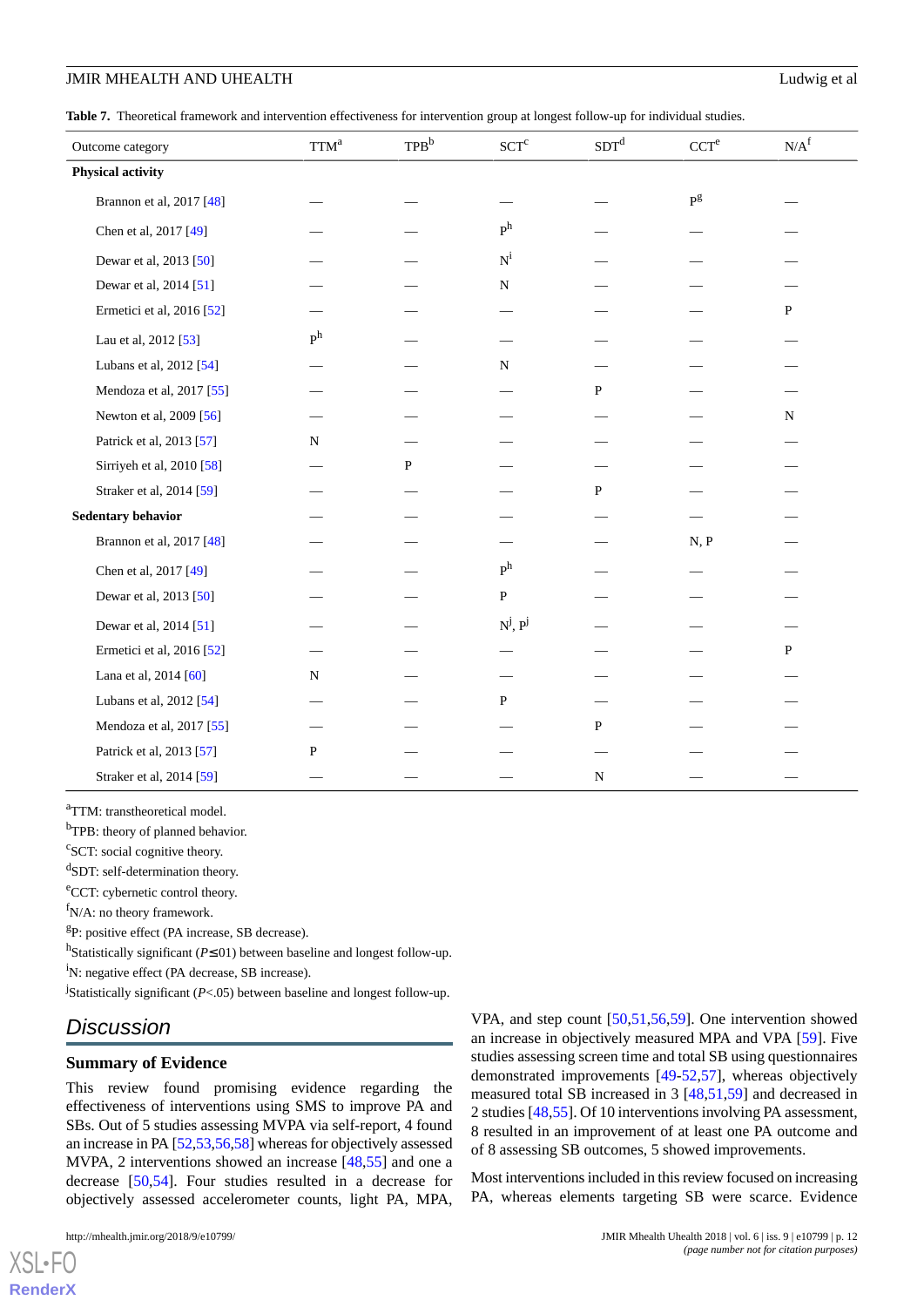suggests that distinct assessment and approaches are required to improve PA and SB [[61](#page-16-10)[,62](#page-16-11)]. Previous meta-analyses have shown greater SB improvements in interventions solely targeting SB compared with PA interventions or those combining PA and SB [[63](#page-16-12)[,64](#page-16-13)]. To maximize intervention effectiveness, future studies should consider using distinct approaches to improve SB and PA.

The evidence presented in this review noted a variety of different outcome measures, which led to conflicting findings. For both PA and SB, more studies showed improvements when using subjective measures compared with objective measures. This is in line with previous findings showing subjective measures demonstrate greater enhancements than objective measures [\[65\]](#page-16-14). As self-report measures demonstrate low to moderate validity for the assessment of PA in children and adolescents, it appears that to assess effectiveness, objective measures such as accelerometers are preferred for both PA and SB [\[66](#page-16-15)]. For the assessment of the nature and mode of activity being undertaken, subjective measures should be used [[61,](#page-16-10)[66\]](#page-16-15). Further, a variety of protocols for the assessment and evaluation of participant data has been used. It has been shown that the choice of data reduction protocol when analyzing accelerometer data has a significant effect on the classification of SB and PA time in children [[67\]](#page-16-16). There is a continued need for the standardization of methods when using objective measures to assess PA and SB [\[61](#page-16-10)], and future studies should consider following current recommendations on the assessment of both PA and SB to enhance the comparability of findings between studies and allow more distinct and unbiased conclusions to be drawn.

Identified studies also used a variety of theoretical frameworks with the more frequent use of the TTM and SCT, consistent with the findings of others [[29\]](#page-15-3). Interventions informed by SDT, TPB, or CCT showed improvements in PA, whereas interventions informed by the TTM, SCT, and CCT revealed mixed results for PA and SB. Interventions employing SCT showed more positive results for SB than for PA. Nonetheless, the lack of information provided on how theory was applied within the intervention precludes our ability to confirm these assumptions with certainty. These findings are in line with those of a recent meta-analysis [[44\]](#page-15-13) that stated it was unclear how specific theoretical frameworks are applied or how they are linked to intervention effectiveness. Thus, our findings do not allow for a judgment on whether the ineffectiveness of some interventions included in this review is due to a lack of appropriate theory derivation and application. Furthermore, conclusions with regard to how theory relates to intervention effectiveness need to be drawn with caution, and more evidence is needed to warrant the use of specific theories when targeting PA and SB in SMS text messaging–based interventions for youth.

Evidence has shown the increased effectiveness of PA and SB interventions that include the BCTs of goal-setting, self-monitoring, and feedback [[68\]](#page-16-17). In this review, 7 studies included goal-setting and monitoring, with 5 showing an increase in PA [[48,](#page-15-17)[49](#page-15-18)[,53](#page-16-6)[,55](#page-16-8),[59\]](#page-16-0). Two studies additionally included feedback and achieved improvements in PA [\[48](#page-15-17),[53\]](#page-16-6). Four studies that included self-monitoring and goal-setting found an improvement in SB [[48](#page-15-17)[,49](#page-15-18),[55](#page-16-8)[,57](#page-16-5)]. These results are

[XSL](http://www.w3.org/Style/XSL)•FO **[RenderX](http://www.renderx.com/)** Previous reviews have shown weaknesses in the design of mHealth interventions [[28,](#page-15-20)[29](#page-15-3),[36,](#page-15-2)[44](#page-15-13)]. Our findings were in agreement with those reviews and suggest that SMS-based interventions involving adolescents are weak in design and at a high risk of bias. The reasons for high risk of bias were attributed to the use of self-report measures (response bias), a lack of appropriate randomization method (selection bias), and a lack of blinding (detection bias).

We were also unable to infer the independent effect of SMS due to the lack of appropriate control groups. Only 4 studies employed designs that allowed for the effect of SMS text messaging alone to be assessed [[48,](#page-15-17)[57,](#page-16-5)[58](#page-16-9)[,60](#page-16-3)]. Two studies showed a positive effect of SMS on PA [\[48](#page-15-17),[58\]](#page-16-9) and 2 on SB [[48,](#page-15-17)[57\]](#page-16-5). However, most studies included a variety of additional intervention components alongside SMS in the intervention and control groups. Definite conclusions with regard to the effectiveness of individual intervention designs, settings, or contents can therefore not be drawn from this review. Future research should employ study designs that allow the examination of the independent effect of SMS on PA and SB to strengthen the evidence base regarding the effectiveness of using SMS alone. Additionally, there is a need for studies exploring which specific SMS text messaging components such as content or frequency of delivery are most effective.

There is also a continued demand for studies to explore long-term intervention effects on PA and SB [[24,](#page-14-15)[28,](#page-15-20)[32](#page-15-0)[,35](#page-15-21),[37,](#page-15-6)[43\]](#page-15-12). Only 4 interventions lasted for 12 months or longer [[50-](#page-15-19)[52](#page-16-4),[54,](#page-16-2)[57](#page-16-5),[59\]](#page-16-0). Two studies assessed PA and SB after 24 months [[50](#page-15-19)[,52](#page-16-4)], with only one showing improvements in PA [[52\]](#page-16-4) but both showing decreases in SB [[50](#page-15-19)[,52](#page-16-4)]. It has been shown that SMS may be an effective tool to enhance participants' interest in the long term as well as to improve adherence [\[31](#page-15-22),[36\]](#page-15-2). Therefore, more studies should explore the effectiveness of interventions in achieving sustained behavior change.

This review shows a high heterogeneity of study designs, intervention components, outcomes, and outcome measures. Possible conclusions regarding effective intervention designs and contents are limited and should be drawn with caution. This review provides some currently limited evidence that the following approaches may result in increased effectiveness of SMS-based interventions for PA and SB in youth:

- 1. Specific focus on the desired behavior
- 2. Include self-monitoring, goal setting, and feedback components
- 3. Send 3 or more SMS per week for PA.

Furthermore, future research should incorporate the following methodological elements:

- 1. Use of objective outcome measures
- 2. Include long-term follow-up
- 3. Designs that allow assessing the independent effect of SMS.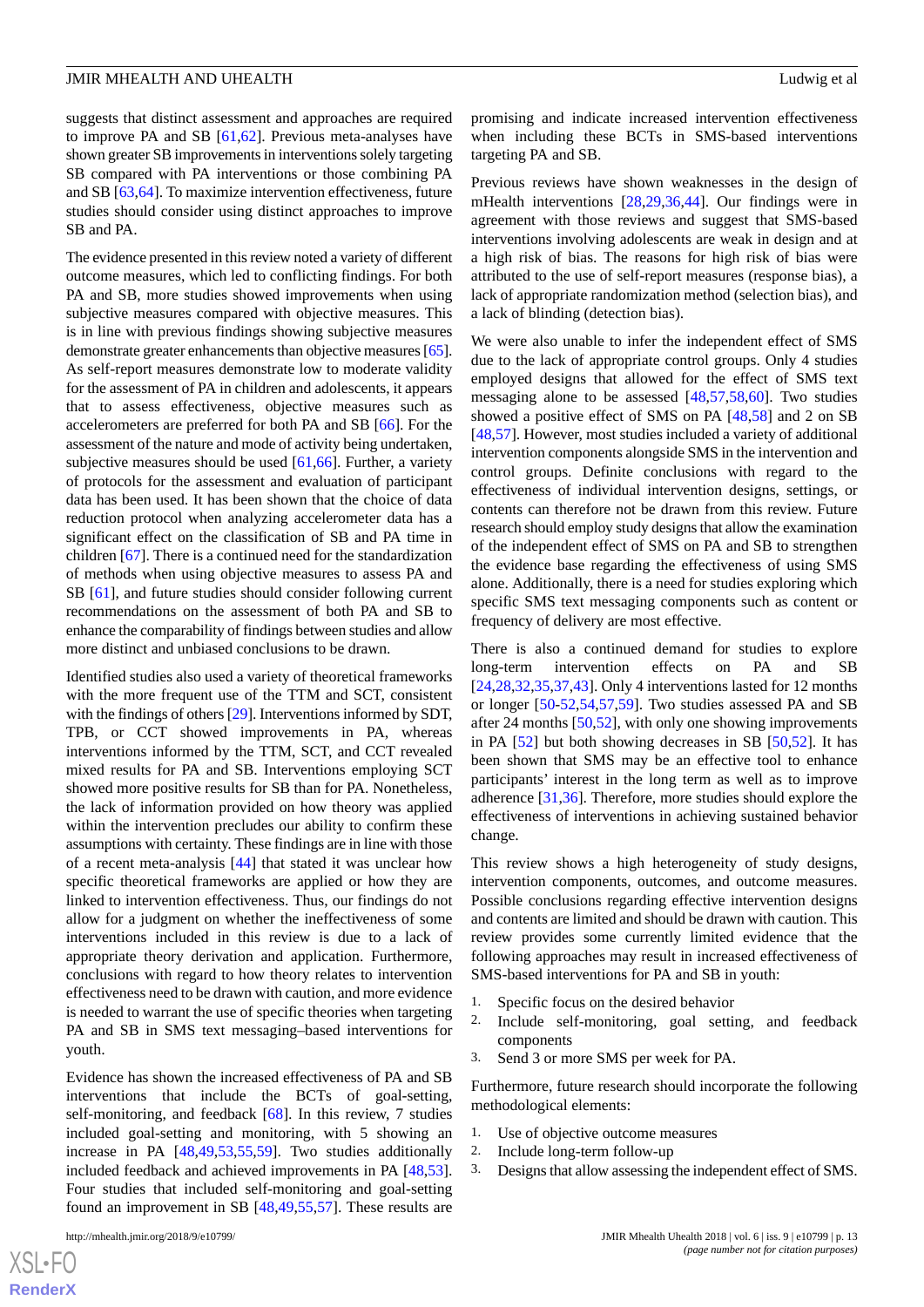# **Limitations**

The authors were unable to conduct a quantitative data analysis due to high heterogeneity of included studies and a small pool of suitable data consisting of highly heterogeneous interventions and outcome measures. This review included all studies incorporating SMS text messaging as part of their intervention, which resulted in a variety of intervention designs and contents. Consequently, we were unable to draw conclusions with regard to specific intervention elements positively influencing PA and SB. To the best of our knowledge, this review provides the first account of interventions using SMS targeting PA and SB in adolescents. It provides researchers and practitioners with a database of potentially effective components crucial to the development of successful behavior change interventions.

Existing reviews have employed methods to identify and code theory-based elements such as behavior change techniques of included studies [\[26](#page-14-18),[28,](#page-15-20)[65\]](#page-16-14). This review has refrained from following this process for studies not specifying theory base. However, the authors of those studies were contacted and a lack of theoretical foundation was confirmed. Despite the possibility that these interventions were unintentionally and unknowingly based on theory, there was no overt application of theory to study design. Therefore, it is judged to have limited contribution to intervention effectiveness.

This review does provide a detailed account of the use of theory in SMS-based interventions involving adolescents that, to the

best of our knowledge, is novel and crucial for understanding current trends in intervention design and content. Moreover, a rigorous methodology was used for acquiring suitable studies, as well as during the data extraction process. This included hand-searching bibliographies, contacting authors of eligible studies, following recognized guidelines during data extraction, and pilot-testing data extraction items. Existing reviews on technology-based interventions targeting health behavior change have failed to include one or more of these components [[24](#page-14-15)[-31](#page-15-22),[33](#page-15-1)[,35](#page-15-21),[37](#page-15-6)[,43](#page-15-12),[44\]](#page-15-13).

### **Conclusions**

This review shows a high level of heterogeneity within SMS-based interventions targeting adolescent PA and SB. The evidence base consists of studies using different objective and self-report outcome measures that employ a variety of protocols, which impairs the ability to synthesize study content and results. Additionally, assessment of the risk of bias showed some limitations in the study and intervention design. Results of the individual as well as across studies should therefore be analyzed with caution. Future research should employ more rigorous research designs, more structured and coherent intervention components, as well as more appropriate and valid outcome measures. Overall, the findings of this study indicate that multicomponent interventions incorporating SMS can be effective in improving PA and SB in adolescents; however, more evidence is needed to further warrant SMS interventions to improve PA and SB.

#### **Acknowledgments**

This study was funded by the University of the West of Scotland, VP Research Fund. This research did not receive any specific grant from funding agencies in the public, commercial, or not-for-profit sectors.

# **Authors' Contributions**

KL performed all literature searches and all aspects of qualitative analysis. RA and DSB contributed to the design and focus of this review. HF and DSB reviewed citations obtained through the electronic literature search and provided judgment of risk of bias for eligible studies. NS reviewed available data for potential inclusion in quantitative analysis. All authors read and approved the final manuscript.

#### <span id="page-13-0"></span>**Conflicts of Interest**

None declared.

#### <span id="page-13-1"></span>**References**

- <span id="page-13-3"></span><span id="page-13-2"></span>1. Alves AJ, Viana JL, Cavalcante SL, Oliveira NL, Duarte JA, Mota J, et al. Physical activity in primary and secondary prevention of cardiovascular disease: overview updated. World J Cardiol 2016 Oct 26;8(10):575-583 [\[FREE Full text](http://www.wjgnet.com/1949-8462/full/v8/i10/575.htm)] [doi: [10.4330/wjc.v8.i10.575\]](http://dx.doi.org/10.4330/wjc.v8.i10.575) [Medline: [27847558](http://www.ncbi.nlm.nih.gov/entrez/query.fcgi?cmd=Retrieve&db=PubMed&list_uids=27847558&dopt=Abstract)]
- <span id="page-13-4"></span>2. Warburton DE, Nicol CW, Bredin SS. Health benefits of physical activity: the evidence. CMAJ 2006 Mar 14;174(6):801-809 [[FREE Full text](http://www.cmaj.ca/cgi/pmidlookup?view=long&pmid=16534088)] [doi: [10.1503/cmaj.051351\]](http://dx.doi.org/10.1503/cmaj.051351) [Medline: [16534088](http://www.ncbi.nlm.nih.gov/entrez/query.fcgi?cmd=Retrieve&db=PubMed&list_uids=16534088&dopt=Abstract)]
- <span id="page-13-5"></span>3. Rhodes RE, Janssen I, Bredin SS, Warburton DE, Bauman A. Physical activity: health impact, prevalence, correlates and interventions. Psychol Health 2017 Aug;32(8):942-975. [doi: [10.1080/08870446.2017.1325486\]](http://dx.doi.org/10.1080/08870446.2017.1325486) [Medline: [28554222\]](http://www.ncbi.nlm.nih.gov/entrez/query.fcgi?cmd=Retrieve&db=PubMed&list_uids=28554222&dopt=Abstract)
- 4. Webcitation. 2011. Start Active, Stay Active: A report on physical activity from the four home countries' Chief Medical Officers URL: <http://www.webcitation.org/723k1Lz29> [accessed 2018-08-30] [[WebCite Cache ID 723nsDS1i](http://www.webcitation.org/

                                723nsDS1i)]
- 5. Hallal PC, Andersen LB, Bull FC, Guthold R, Haskell W, Ekelund U, Lancet Physical Activity Series Working Group. Global physical activity levels: surveillance progress, pitfalls, and prospects. Lancet 2012 Jul 21;380(9838):247-257. [doi: [10.1016/S0140-6736\(12\)60646-1\]](http://dx.doi.org/10.1016/S0140-6736(12)60646-1) [Medline: [22818937](http://www.ncbi.nlm.nih.gov/entrez/query.fcgi?cmd=Retrieve&db=PubMed&list_uids=22818937&dopt=Abstract)]
- 6. Arundell L, Fletcher E, Salmon J, Veitch J, Hinkley T. A systematic review of the prevalence of sedentary behavior during the after-school period among children aged 5-18 years. Int J Behav Nutr Phys Act 2016 Aug 22;13:93 [[FREE Full text](https://ijbnpa.biomedcentral.com/articles/10.1186/s12966-016-0419-1)] [doi: [10.1186/s12966-016-0419-1](http://dx.doi.org/10.1186/s12966-016-0419-1)] [Medline: [27549588\]](http://www.ncbi.nlm.nih.gov/entrez/query.fcgi?cmd=Retrieve&db=PubMed&list_uids=27549588&dopt=Abstract)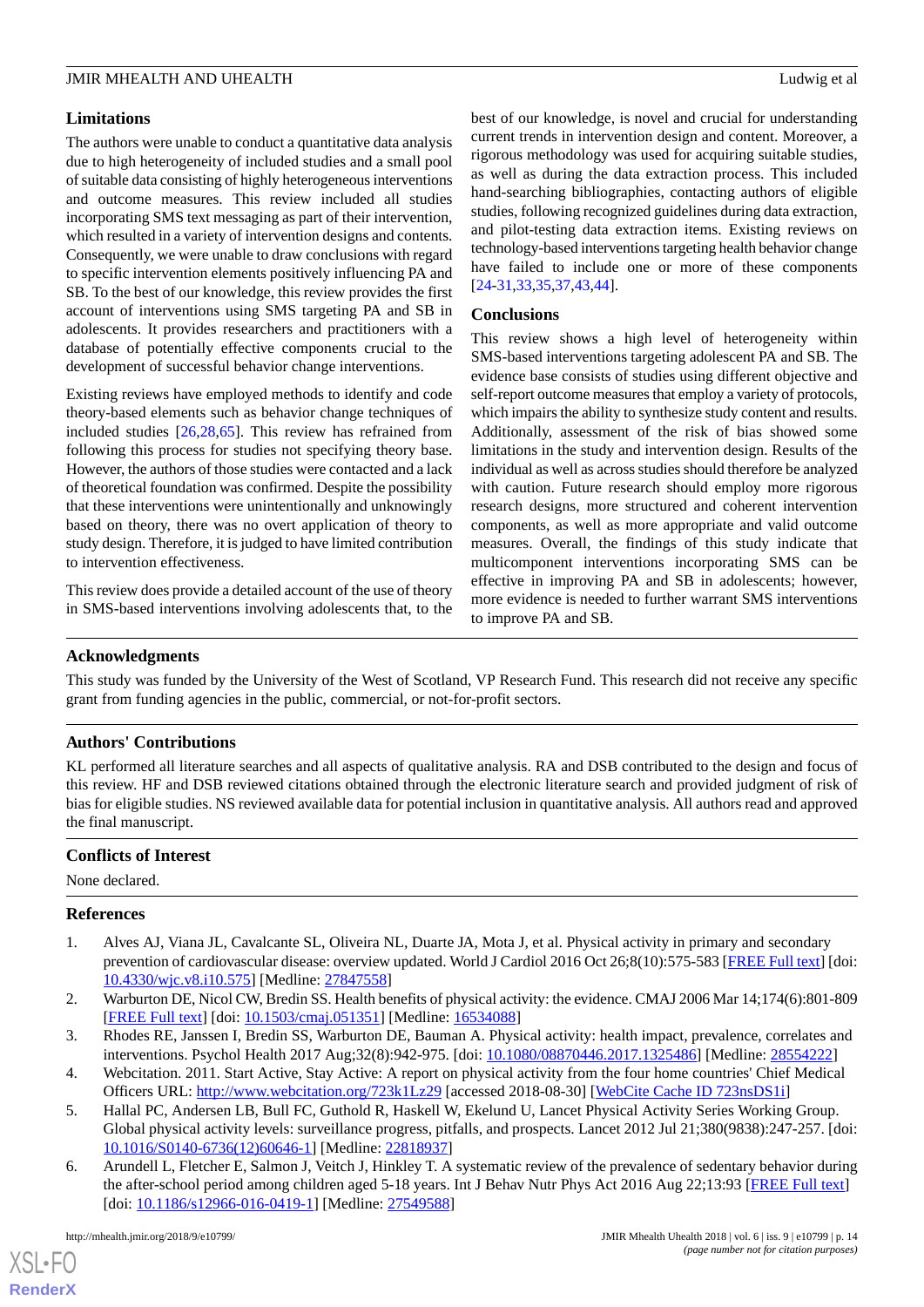- <span id="page-14-0"></span>7. Tenório MC, Gomes de Barros MV, Tassitano RM, Bezerra J, Tenório JM, Hallal PC. Physical activity and sedentary behavior among adolescent high school students. Rev Bras Epidemiol 2010 Mar;13(1):105-117. [doi: [10.1590/S1415-790X2010000100010\]](http://dx.doi.org/10.1590/S1415-790X2010000100010)
- <span id="page-14-1"></span>8. Hoare E, Milton K, Foster C, Allender S. The associations between sedentary behaviour and mental health among adolescents: a systematic review. Int J Behav Nutr Phys Act 2016 Oct 8;13(1):108 [\[FREE Full text](https://ijbnpa.biomedcentral.com/articles/10.1186/s12966-016-0432-4)] [doi: [10.1186/s12966-016-0432-4](http://dx.doi.org/10.1186/s12966-016-0432-4)] [Medline: [27717387](http://www.ncbi.nlm.nih.gov/entrez/query.fcgi?cmd=Retrieve&db=PubMed&list_uids=27717387&dopt=Abstract)]
- 9. de Rezende LF, Rodrigues Lopes M, Rey-López JP, Matsudo VK, Luiz Odo C. Sedentary behavior and health outcomes: an overview of systematic reviews. PLoS One 2014 Aug 21;9(8):e105620 [\[FREE Full text\]](http://dx.plos.org/10.1371/journal.pone.0105620) [doi: [10.1371/journal.pone.0105620\]](http://dx.doi.org/10.1371/journal.pone.0105620) [Medline: [25144686](http://www.ncbi.nlm.nih.gov/entrez/query.fcgi?cmd=Retrieve&db=PubMed&list_uids=25144686&dopt=Abstract)]
- <span id="page-14-2"></span>10. Thorp AA, Owen N, Neuhaus M, Dunstan DW. Sedentary behaviors and subsequent health outcomes in adults a systematic review of longitudinal studies, 1996-2011. Am J Prev Med 2011 Aug;41(2):207-215. [doi: [10.1016/j.amepre.2011.05.004](http://dx.doi.org/10.1016/j.amepre.2011.05.004)] [Medline: [21767729](http://www.ncbi.nlm.nih.gov/entrez/query.fcgi?cmd=Retrieve&db=PubMed&list_uids=21767729&dopt=Abstract)]
- <span id="page-14-3"></span>11. Tremblay MS, LeBlanc AG, Kho ME, Saunders TJ, Larouche R, Colley RC, et al. Systematic review of sedentary behaviour and health indicators in school-aged children and youth. Int J Behav Nutr Phys Act 2011;8:98 [\[FREE Full text\]](http://www.ijbnpa.org/content/8//98) [doi: [10.1186/1479-5868-8-98\]](http://dx.doi.org/10.1186/1479-5868-8-98) [Medline: [21936895\]](http://www.ncbi.nlm.nih.gov/entrez/query.fcgi?cmd=Retrieve&db=PubMed&list_uids=21936895&dopt=Abstract)
- <span id="page-14-4"></span>12. Poitras VJ, Gray CE, Borghese MM, Carson V, Chaput JP, Janssen I, et al. Systematic review of the relationships between objectively measured physical activity and health indicators in school-aged children and youth. Appl Physiol Nutr Metab 2016 Jun;41(6 Suppl 3):S197-S239 [[FREE Full text](http://www.nrcresearchpress.com/doi/10.1139/apnm-2015-0663)] [doi: [10.1139/apnm-2015-0663\]](http://dx.doi.org/10.1139/apnm-2015-0663) [Medline: [27306431](http://www.ncbi.nlm.nih.gov/entrez/query.fcgi?cmd=Retrieve&db=PubMed&list_uids=27306431&dopt=Abstract)]
- <span id="page-14-5"></span>13. Warburton DE, Charlesworth S, Ivey A, Nettlefold L, Bredin SS. A systematic review of the evidence for Canada's Physical Activity Guidelines for Adults. Int J Behav Nutr Phys Act 2010 May 11;7:39 [\[FREE Full text\]](https://ijbnpa.biomedcentral.com/articles/10.1186/1479-5868-7-39) [doi: [10.1186/1479-5868-7-39](http://dx.doi.org/10.1186/1479-5868-7-39)] [Medline: [20459783](http://www.ncbi.nlm.nih.gov/entrez/query.fcgi?cmd=Retrieve&db=PubMed&list_uids=20459783&dopt=Abstract)]
- <span id="page-14-6"></span>14. Craigie AM, Lake AA, Kelly SA, Adamson AJ, Mathers JC. Tracking of obesity-related behaviours from childhood to adulthood: a systematic review. Maturitas 2011 Nov;70(3):266-284. [doi: [10.1016/j.maturitas.2011.08.005](http://dx.doi.org/10.1016/j.maturitas.2011.08.005)] [Medline: [21920682](http://www.ncbi.nlm.nih.gov/entrez/query.fcgi?cmd=Retrieve&db=PubMed&list_uids=21920682&dopt=Abstract)]
- <span id="page-14-7"></span>15. Telama R, Yang X, Leskinen E, Kankaanpää A, Hirvensalo M, Tammelin T, et al. Tracking of physical activity from early childhood through youth into adulthood. Med Sci Sports Exerc 2014;46(5):955-962. [doi: [10.1249/MSS.0000000000000181\]](http://dx.doi.org/10.1249/MSS.0000000000000181) [Medline: [24121247](http://www.ncbi.nlm.nih.gov/entrez/query.fcgi?cmd=Retrieve&db=PubMed&list_uids=24121247&dopt=Abstract)]
- <span id="page-14-8"></span>16. Cobiac LJ, Vos T, Barendregt JJ. Cost-effectiveness of interventions to promote physical activity: a modelling study. PLoS Med 2009 Jul 14;6(7):e1000110 [[FREE Full text\]](http://dx.plos.org/10.1371/journal.pmed.1000110) [doi: [10.1371/journal.pmed.1000110\]](http://dx.doi.org/10.1371/journal.pmed.1000110) [Medline: [19597537\]](http://www.ncbi.nlm.nih.gov/entrez/query.fcgi?cmd=Retrieve&db=PubMed&list_uids=19597537&dopt=Abstract)
- <span id="page-14-10"></span><span id="page-14-9"></span>17. Free C, Phillips G, Galli L, Watson L, Felix L, Edwards P, et al. The effectiveness of mobile-health technology-based health behaviour change or disease management interventions for health care consumers: a systematic review. PLoS Med 2013 Jan;10(1):e1001362 [\[FREE Full text\]](http://dx.plos.org/10.1371/journal.pmed.1001362) [doi: [10.1371/journal.pmed.1001362\]](http://dx.doi.org/10.1371/journal.pmed.1001362) [Medline: [23349621\]](http://www.ncbi.nlm.nih.gov/entrez/query.fcgi?cmd=Retrieve&db=PubMed&list_uids=23349621&dopt=Abstract)
- <span id="page-14-11"></span>18. Ofcom. 2016. Children and parents: media use and attitudes report URL: https://www.ofcom.org.uk/ data/assets/pdf\_file/ [0034/93976/Children-Parents-Media-Use-Attitudes-Report-2016.pdf](https://www.ofcom.org.uk/__data/assets/pdf_file/0034/93976/Children-Parents-Media-Use-Attitudes-Report-2016.pdf) [accessed 2018-08-30] [\[WebCite Cache ID 723kYctpn\]](http://www.webcitation.org/

                                723kYctpn)
- <span id="page-14-12"></span>19. Chib A, van Velthoven MH, Car J. mHealth adoption in low-resource environments: a review of the use of mobile healthcare in developing countries. J Health Commun 2015;20(1):4-34. [doi: [10.1080/10810730.2013.864735\]](http://dx.doi.org/10.1080/10810730.2013.864735) [Medline: [24673171](http://www.ncbi.nlm.nih.gov/entrez/query.fcgi?cmd=Retrieve&db=PubMed&list_uids=24673171&dopt=Abstract)]
- <span id="page-14-13"></span>20. Clark S, Birch-Jones J. Flo Simple Telehealth Evaluation Report 2013/2014. Nottinghamshire Health & Social Care AT Workstream 2014.
- <span id="page-14-14"></span>21. Silva BM, Rodrigues JJ, de la Torre Díez I, López-Coronado M, Saleem K. Mobile-health: a review of current state in 2015. J Biomed Inform 2015 Aug;56:265-272. [doi: [10.1016/j.jbi.2015.06.003\]](http://dx.doi.org/10.1016/j.jbi.2015.06.003) [Medline: [26071682\]](http://www.ncbi.nlm.nih.gov/entrez/query.fcgi?cmd=Retrieve&db=PubMed&list_uids=26071682&dopt=Abstract)
- <span id="page-14-15"></span>22. Luxton DD, Mccann RA, Bush NE, Mishkind MC, Reger GM. mHealth for mental health: integrating smartphone technology in behavioral healthcare. Prof Psychol Res Pr 2011 Dec;42(6):505-512. [doi: [10.1037/a0024485](http://dx.doi.org/10.1037/a0024485)]
- <span id="page-14-16"></span>23. Källander K, Tibenderana JK, Akpogheneta OJ, Strachan DL, Hill Z, ten Asbroek AH, et al. Mobile health (mHealth) approaches and lessons for increased performance and retention of community health workers in low- and middle-income countries: a review. J Med Internet Res 2013 Jan 25;15(1):e17 [[FREE Full text](http://www.jmir.org/2013/1/e17/)] [doi: [10.2196/jmir.2130](http://dx.doi.org/10.2196/jmir.2130)] [Medline: [23353680](http://www.ncbi.nlm.nih.gov/entrez/query.fcgi?cmd=Retrieve&db=PubMed&list_uids=23353680&dopt=Abstract)]
- <span id="page-14-18"></span>24. Chaplais E, Naughton G, Thivel D, Courteix D, Greene D. Smartphone interventions for weight treatment and behavioral change in pediatric obesity: a systematic review. Telemed J E Health 2015 Oct;21(10):822-830. [doi: [10.1089/tmj.2014.0197\]](http://dx.doi.org/10.1089/tmj.2014.0197) [Medline: [26290954](http://www.ncbi.nlm.nih.gov/entrez/query.fcgi?cmd=Retrieve&db=PubMed&list_uids=26290954&dopt=Abstract)]
- <span id="page-14-17"></span>25. Cushing CC, Steele RG. A meta-analytic review of eHealth interventions for pediatric health promoting and maintaining behaviors. J Pediatr Psychol 2010 Oct;35(9):937-949 [\[FREE Full text](http://jpepsy.oxfordjournals.org/cgi/pmidlookup?view=long&pmid=20392790)] [doi: [10.1093/jpepsy/jsq023\]](http://dx.doi.org/10.1093/jpepsy/jsq023) [Medline: [20392790](http://www.ncbi.nlm.nih.gov/entrez/query.fcgi?cmd=Retrieve&db=PubMed&list_uids=20392790&dopt=Abstract)]
- 26. Direito A, Carraça E, Rawstorn J, Whittaker R, Maddison R. mHealth technologies to influence physical activity and sedentary behaviors: behavior change techniques, systematic review and meta-analysis of randomized controlled trials. Ann Behav Med 2017 Apr;51(2):226-239. [doi: [10.1007/s12160-016-9846-0](http://dx.doi.org/10.1007/s12160-016-9846-0)] [Medline: [27757789\]](http://www.ncbi.nlm.nih.gov/entrez/query.fcgi?cmd=Retrieve&db=PubMed&list_uids=27757789&dopt=Abstract)
- 27. Hieftje K, Edelman EJ, Camenga DR, Fiellin LE. Electronic media-based health interventions promoting behavior change in youth: a systematic review. JAMA Pediatr 2013 Jun;167(6):574-580 [\[FREE Full text\]](http://europepmc.org/abstract/MED/23568703) [doi: [10.1001/jamapediatrics.2013.1095](http://dx.doi.org/10.1001/jamapediatrics.2013.1095)] [Medline: [23568703\]](http://www.ncbi.nlm.nih.gov/entrez/query.fcgi?cmd=Retrieve&db=PubMed&list_uids=23568703&dopt=Abstract)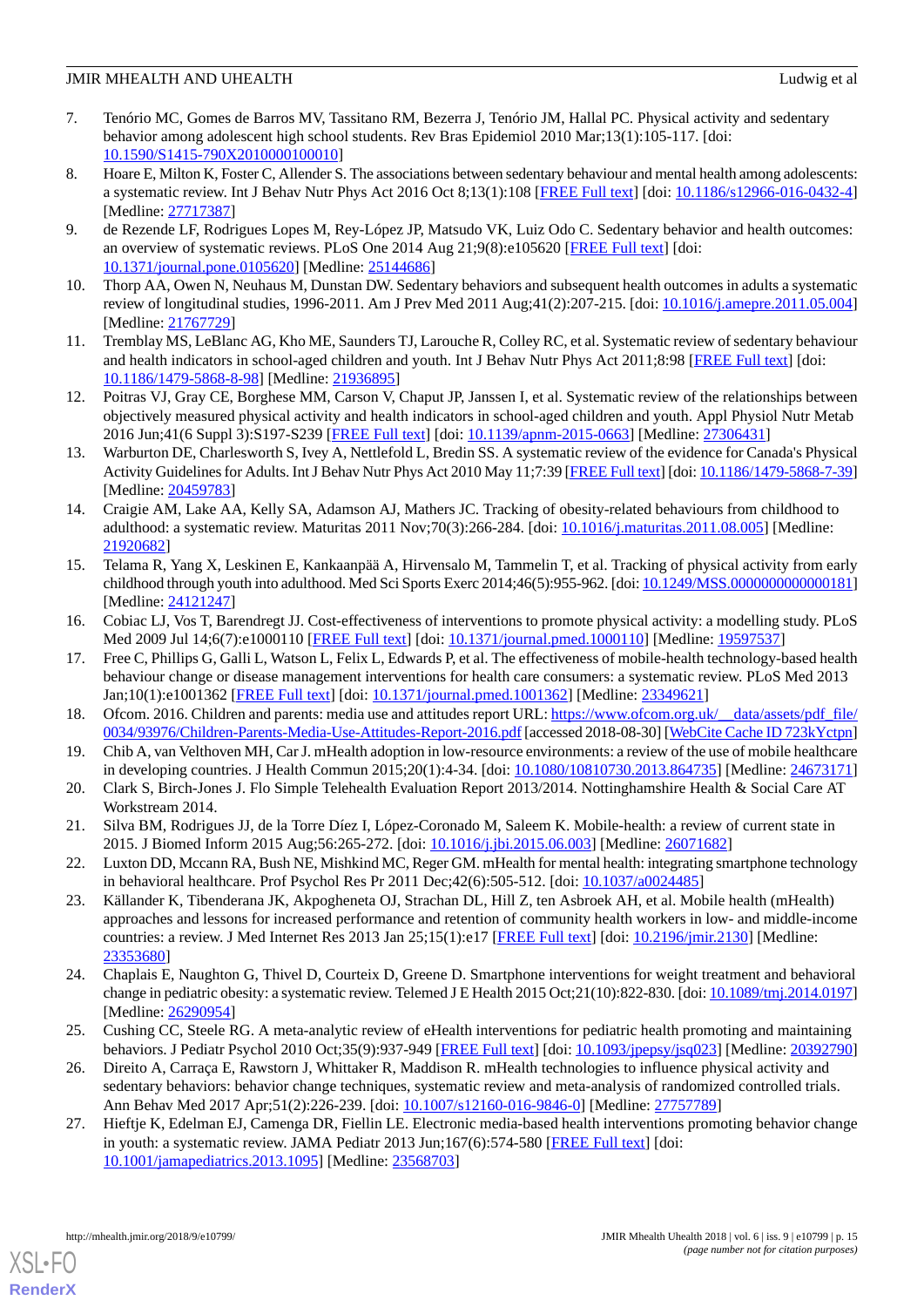- <span id="page-15-20"></span>28. Lau PW, Lau EY, Wong del P, Ransdell L. A systematic review of information and communication technology-based interventions for promoting physical activity behavior change in children and adolescents. J Med Internet Res 2011 Jul 13;13(3):e48 [\[FREE Full text](http://www.jmir.org/2011/3/e48/)] [doi: [10.2196/jmir.1533\]](http://dx.doi.org/10.2196/jmir.1533) [Medline: [21749967](http://www.ncbi.nlm.nih.gov/entrez/query.fcgi?cmd=Retrieve&db=PubMed&list_uids=21749967&dopt=Abstract)]
- <span id="page-15-3"></span>29. Norman GJ, Zabinski MF, Adams MA, Rosenberg DE, Yaroch AL, Atienza AA. A review of eHealth interventions for physical activity and dietary behavior change. Am J Prev Med 2007 Oct;33(4):336-345 [[FREE Full text](http://europepmc.org/abstract/MED/17888860)] [doi: [10.1016/j.amepre.2007.05.007](http://dx.doi.org/10.1016/j.amepre.2007.05.007)] [Medline: [17888860\]](http://www.ncbi.nlm.nih.gov/entrez/query.fcgi?cmd=Retrieve&db=PubMed&list_uids=17888860&dopt=Abstract)
- <span id="page-15-22"></span><span id="page-15-5"></span>30. Smith AJ, Skow Á, Bodurtha J, Kinra S. Health information technology in screening and treatment of child obesity: a systematic review. Pediatrics 2013 Mar;131(3):e894-e902. [doi: [10.1542/peds.2012-2011\]](http://dx.doi.org/10.1542/peds.2012-2011) [Medline: [23382447](http://www.ncbi.nlm.nih.gov/entrez/query.fcgi?cmd=Retrieve&db=PubMed&list_uids=23382447&dopt=Abstract)]
- <span id="page-15-0"></span>31. Turner T, Spruijt-Metz D, Wen CK, Hingle MD. Prevention and treatment of pediatric obesity using mobile and wireless technologies: a systematic review. Pediatr Obes 2015 Dec;10(6):403-409. [doi: [10.1111/ijpo.12002\]](http://dx.doi.org/10.1111/ijpo.12002) [Medline: [25641770](http://www.ncbi.nlm.nih.gov/entrez/query.fcgi?cmd=Retrieve&db=PubMed&list_uids=25641770&dopt=Abstract)]
- <span id="page-15-1"></span>32. Weihrauch-Blüher S, Koormann S, Brauchmann J, Wiegand S. Electronic media in obesity prevention in childhood and adolescence [in German]. Bundesgesundheitsblatt Gesundheitsforschung Gesundheitsschutz 2016 Nov;59(11):1452-1464. [doi: [10.1007/s00103-016-2455-z\]](http://dx.doi.org/10.1007/s00103-016-2455-z) [Medline: [27757512](http://www.ncbi.nlm.nih.gov/entrez/query.fcgi?cmd=Retrieve&db=PubMed&list_uids=27757512&dopt=Abstract)]
- <span id="page-15-4"></span>33. Head KJ, Noar SM, Iannarino NT, Grant Harrington N. Efficacy of text messaging-based interventions for health promotion: a meta-analysis. Soc Sci Med 2013 Nov;97:41-48. [doi: [10.1016/j.socscimed.2013.08.003\]](http://dx.doi.org/10.1016/j.socscimed.2013.08.003) [Medline: [24161087](http://www.ncbi.nlm.nih.gov/entrez/query.fcgi?cmd=Retrieve&db=PubMed&list_uids=24161087&dopt=Abstract)]
- <span id="page-15-21"></span>34. Loescher LJ, Rains SA, Kramer SS, Akers C, Moussa R. A systematic review of interventions to enhance healthy lifestyle behaviors in adolescents delivered via mobile phone text messaging. Am J Health Promot 2018 May;32(4):865-879 [\[FREE](http://europepmc.org/abstract/MED/27923885) [Full text\]](http://europepmc.org/abstract/MED/27923885) [doi: [10.1177/0890117116675785](http://dx.doi.org/10.1177/0890117116675785)] [Medline: [27923885](http://www.ncbi.nlm.nih.gov/entrez/query.fcgi?cmd=Retrieve&db=PubMed&list_uids=27923885&dopt=Abstract)]
- <span id="page-15-2"></span>35. Militello LK, Kelly SA, Melnyk BM. Systematic review of text-messaging interventions to promote healthy behaviors in pediatric and adolescent populations: implications for clinical practice and research. Worldviews Evid Based Nurs 2012 Apr;9(2):66-77. [doi: [10.1111/j.1741-6787.2011.00239.x](http://dx.doi.org/10.1111/j.1741-6787.2011.00239.x)] [Medline: [22268959](http://www.ncbi.nlm.nih.gov/entrez/query.fcgi?cmd=Retrieve&db=PubMed&list_uids=22268959&dopt=Abstract)]
- <span id="page-15-7"></span><span id="page-15-6"></span>36. Wei J, Hollin I, Kachnowski S. A review of the use of mobile phone text messaging in clinical and healthy behaviour interventions. J Telemed Telecare 2011;17(1):41-48. [doi: [10.1258/jtt.2010.100322](http://dx.doi.org/10.1258/jtt.2010.100322)] [Medline: [21097565](http://www.ncbi.nlm.nih.gov/entrez/query.fcgi?cmd=Retrieve&db=PubMed&list_uids=21097565&dopt=Abstract)]
- 37. Siopis G, Chey T, Allman-Farinelli M. A systematic review and meta-analysis of interventions for weight management using text messaging. J Hum Nutr Diet 2015 Feb; 28 Suppl 2:1-15. [doi: [10.1111/jhn.12207](http://dx.doi.org/10.1111/jhn.12207)] [Medline: [24480032](http://www.ncbi.nlm.nih.gov/entrez/query.fcgi?cmd=Retrieve&db=PubMed&list_uids=24480032&dopt=Abstract)]
- <span id="page-15-9"></span><span id="page-15-8"></span>38. Webb TL, Joseph J, Yardley L, Michie S. Using the internet to promote health behavior change: a systematic review and meta-analysis of the impact of theoretical basis, use of behavior change techniques, and mode of delivery on efficacy. J Med Internet Res 2010 Feb;12(1):e4 [\[FREE Full text\]](http://www.jmir.org/2010/1/e4/) [doi: [10.2196/jmir.1376\]](http://dx.doi.org/10.2196/jmir.1376) [Medline: [20164043\]](http://www.ncbi.nlm.nih.gov/entrez/query.fcgi?cmd=Retrieve&db=PubMed&list_uids=20164043&dopt=Abstract)
- <span id="page-15-10"></span>39. Glanz K, Bishop DB. The role of behavioral science theory in development and implementation of public health interventions. Annu Rev Public Health 2010;31:399-418. [doi: [10.1146/annurev.publhealth.012809.103604](http://dx.doi.org/10.1146/annurev.publhealth.012809.103604)] [Medline: [20070207](http://www.ncbi.nlm.nih.gov/entrez/query.fcgi?cmd=Retrieve&db=PubMed&list_uids=20070207&dopt=Abstract)]
- <span id="page-15-11"></span>40. Bluethmann SM, Bartholomew LK, Murphy CC, Vernon SW. Use of theory in behavior change interventions. Health Educ Behav 2017 Apr;44(2):245-253 [[FREE Full text](http://europepmc.org/abstract/MED/27226430)] [doi: [10.1177/1090198116647712\]](http://dx.doi.org/10.1177/1090198116647712) [Medline: [27226430\]](http://www.ncbi.nlm.nih.gov/entrez/query.fcgi?cmd=Retrieve&db=PubMed&list_uids=27226430&dopt=Abstract)
- <span id="page-15-12"></span>41. Taylor N, Conner M, Lawton R. The impact of theory on the effectiveness of worksite physical activity interventions: a meta-analysis and meta-regression. Health Psychol Rev 2012 Mar;6(1):33-73. [doi: [10.1080/17437199.2010.533441\]](http://dx.doi.org/10.1080/17437199.2010.533441)
- <span id="page-15-13"></span>42. Moher D, Liberati A, Tetzlaff J, Altman DG, PRISMA Group. Preferred reporting items for systematic reviews and meta-analyses: the PRISMA statement. PLoS Med 2009 Jul 21;6(7):e1000097 [[FREE Full text](http://dx.plos.org/10.1371/journal.pmed.1000097)] [doi: [10.1371/journal.pmed.1000097](http://dx.doi.org/10.1371/journal.pmed.1000097)] [Medline: [19621072](http://www.ncbi.nlm.nih.gov/entrez/query.fcgi?cmd=Retrieve&db=PubMed&list_uids=19621072&dopt=Abstract)]
- <span id="page-15-14"></span>43. Fjeldsoe BS, Marshall AL, Miller YD. Behavior change interventions delivered by mobile telephone short-message service. Am J Prev Med 2009 Feb;36(2):165-173. [doi: [10.1016/j.amepre.2008.09.040\]](http://dx.doi.org/10.1016/j.amepre.2008.09.040) [Medline: [19135907](http://www.ncbi.nlm.nih.gov/entrez/query.fcgi?cmd=Retrieve&db=PubMed&list_uids=19135907&dopt=Abstract)]
- <span id="page-15-16"></span><span id="page-15-15"></span>44. Orr JA, King RJ. Mobile phone SMS messages can enhance healthy behaviour: a meta-analysis of randomised controlled trials. Health Psychol Rev 2015 May;9(4):397-416. [doi: [10.1080/17437199.2015.1022847](http://dx.doi.org/10.1080/17437199.2015.1022847)] [Medline: [25739668](http://www.ncbi.nlm.nih.gov/entrez/query.fcgi?cmd=Retrieve&db=PubMed&list_uids=25739668&dopt=Abstract)]
- 45. Cochrane Consumers and Communication. 2016. Data Extraction Template for Included Studies URL: [https://tinyurl.com/](https://tinyurl.com/y7ftd2va) [y7ftd2va](https://tinyurl.com/y7ftd2va) [accessed 2018-01-29]
- <span id="page-15-17"></span>46. Handbook-5-1.cochrane. Cochrane Handbook for Systematic Reviews of Interventions URL: [http://handbook-5-1.](http://handbook-5-1.cochrane.org/) [cochrane.org/](http://handbook-5-1.cochrane.org/) [accessed 2018-08-30] [\[WebCite Cache ID 723owZgzd\]](http://www.webcitation.org/

                                723owZgzd)
- <span id="page-15-18"></span>47. Boutron I, Tubach F, Giraudeau B, Ravaud P. Blinding was judged more difficult to achieve and maintain in nonpharmacologic than pharmacologic trials. J Clin Epidemiol 2004 Jun;57(6):543-550. [doi: [10.1016/j.jclinepi.2003.12.010\]](http://dx.doi.org/10.1016/j.jclinepi.2003.12.010) [Medline: [15246122](http://www.ncbi.nlm.nih.gov/entrez/query.fcgi?cmd=Retrieve&db=PubMed&list_uids=15246122&dopt=Abstract)]
- <span id="page-15-19"></span>48. Brannon EE, Cushing CC, Walters RW, Crick C, Noser AE, Mullins LL. Goal feedback from whom? A physical activity intervention using an N-of-1 RCT. Psychol Health 2018;33(6):701-712. [doi: [10.1080/08870446.2017.1385783\]](http://dx.doi.org/10.1080/08870446.2017.1385783) [Medline: [28988493](http://www.ncbi.nlm.nih.gov/entrez/query.fcgi?cmd=Retrieve&db=PubMed&list_uids=28988493&dopt=Abstract)]
- 49. Chen JL, Guedes CM, Cooper BA, Lung AE. Short-term efficacy of an innovative mobile phone technology-based intervention for weight management for overweight and obese adolescents: pilot study. Interact J Med Res 2017 Aug 2;6(2):e12 [\[FREE Full text](http://www.i-jmr.org/2017/2/e12/)] [doi: [10.2196/ijmr.7860\]](http://dx.doi.org/10.2196/ijmr.7860) [Medline: [28768612](http://www.ncbi.nlm.nih.gov/entrez/query.fcgi?cmd=Retrieve&db=PubMed&list_uids=28768612&dopt=Abstract)]
- 50. Dewar DL, Morgan PJ, Plotnikoff RC, Okely AD, Collins CE, Batterham M, et al. The nutrition and enjoyable activity for teen girls study: a cluster randomized controlled trial. Am J Prev Med 2013 Sep;45(3):313-317. [doi: [10.1016/j.amepre.2013.04.014](http://dx.doi.org/10.1016/j.amepre.2013.04.014)] [Medline: [23953358\]](http://www.ncbi.nlm.nih.gov/entrez/query.fcgi?cmd=Retrieve&db=PubMed&list_uids=23953358&dopt=Abstract)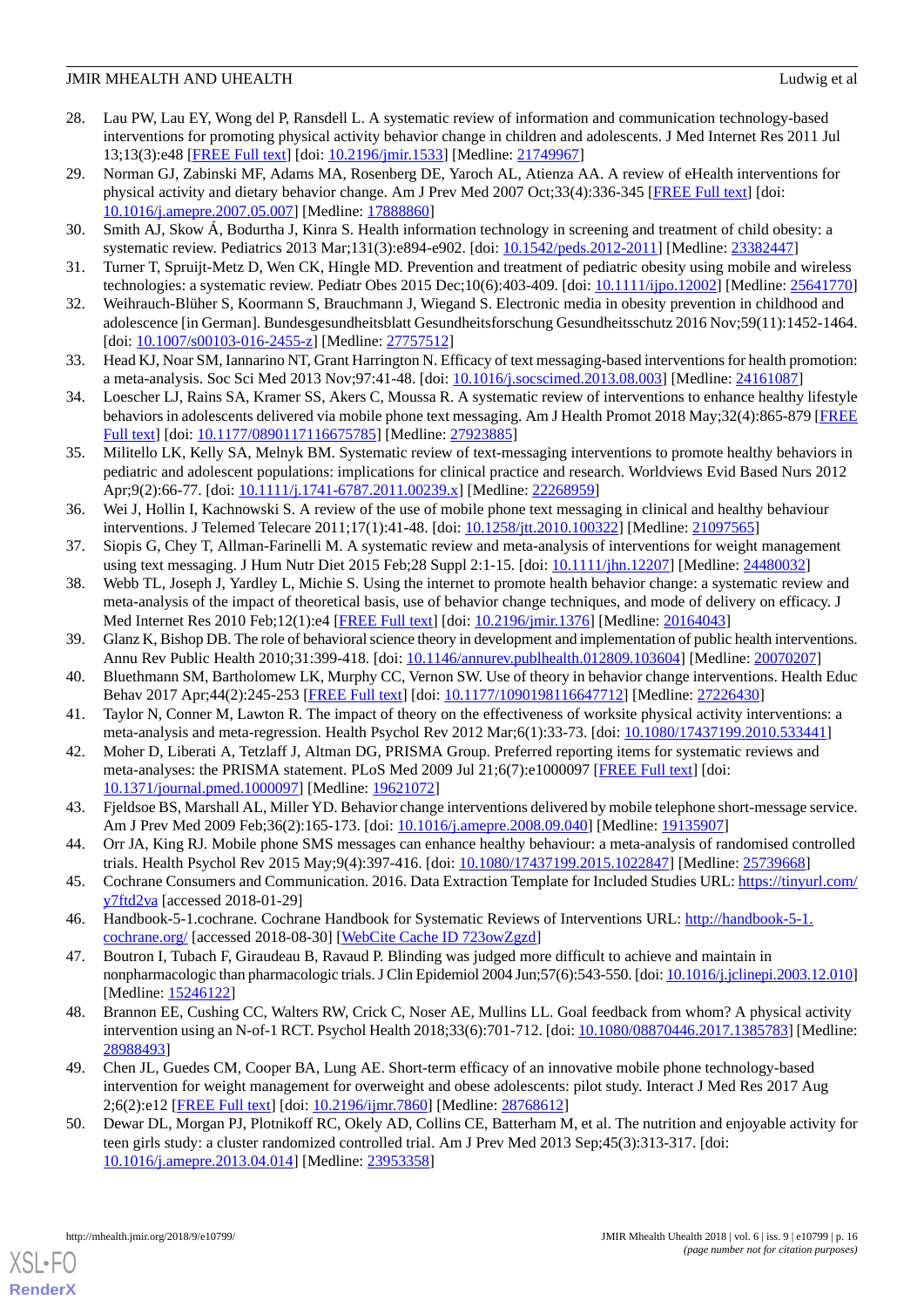- <span id="page-16-1"></span>51. Dewar DL, Morgan PJ, Plotnikoff RC, Okely AD, Batterham M, Lubans DR. Exploring changes in physical activity, sedentary behaviors and hypothesized mediators in the NEAT girls group randomized controlled trial. J Sci Med Sport 2014 Jan;17(1):39-46. [doi: [10.1016/j.jsams.2013.02.003](http://dx.doi.org/10.1016/j.jsams.2013.02.003)] [Medline: [23506657\]](http://www.ncbi.nlm.nih.gov/entrez/query.fcgi?cmd=Retrieve&db=PubMed&list_uids=23506657&dopt=Abstract)
- <span id="page-16-4"></span>52. Ermetici F, Zelaschi RF, Briganti S, Dozio E, Gaeta M, Ambrogi F, et al. Association between a school-based intervention and adiposity outcomes in adolescents: the Italian "EAT" project. Obesity (Silver Spring) 2016 Mar;24(3):687-695 [\[FREE](https://doi.org/10.1002/oby.21365) [Full text\]](https://doi.org/10.1002/oby.21365) [doi: [10.1002/oby.21365](http://dx.doi.org/10.1002/oby.21365)] [Medline: [26833570](http://www.ncbi.nlm.nih.gov/entrez/query.fcgi?cmd=Retrieve&db=PubMed&list_uids=26833570&dopt=Abstract)]
- <span id="page-16-6"></span>53. Lau EY, Lau PW, Chung PK, Ransdell LB, Archer E. Evaluation of an internet-short message service-based intervention for promoting physical activity in Hong Kong Chinese adolescent school children: a pilot study. Cyberpsychol Behav Soc Netw 2012 Aug;15(8):425-434. [doi: [10.1089/cyber.2012.0161](http://dx.doi.org/10.1089/cyber.2012.0161)] [Medline: [22897473\]](http://www.ncbi.nlm.nih.gov/entrez/query.fcgi?cmd=Retrieve&db=PubMed&list_uids=22897473&dopt=Abstract)
- <span id="page-16-8"></span><span id="page-16-2"></span>54. Lubans DR, Morgan PJ, Okely AD, Dewar D, Collins CE, Batterham M, et al. Preventing obesity among adolescent girls: one-year outcomes of the nutrition and enjoyable activity for teen girls (NEAT Girls) cluster randomized controlled trial. Arch Pediatr Adolesc Med 2012 Sep 01;166(9):821-827. [doi: [10.1001/archpediatrics.2012.41](http://dx.doi.org/10.1001/archpediatrics.2012.41)] [Medline: [22566517](http://www.ncbi.nlm.nih.gov/entrez/query.fcgi?cmd=Retrieve&db=PubMed&list_uids=22566517&dopt=Abstract)]
- <span id="page-16-7"></span>55. Mendoza JA, Baker KS, Moreno MA, Whitlock K, Abbey-Lambertz M, Waite A, et al. A Fitbit and Facebook mHealth intervention for promoting physical activity among adolescent and young adult childhood cancer survivors: a pilot study. Pediatr Blood Cancer 2017 Dec;64(12). [doi: [10.1002/pbc.26660\]](http://dx.doi.org/10.1002/pbc.26660) [Medline: [28618158](http://www.ncbi.nlm.nih.gov/entrez/query.fcgi?cmd=Retrieve&db=PubMed&list_uids=28618158&dopt=Abstract)]
- <span id="page-16-5"></span>56. Newton KH, Wiltshire EJ, Elley CR. Pedometers and text messaging to increase physical activity: randomized controlled trial of adolescents with type 1 diabetes. Diabetes Care 2009 May;32(5):813-815 [\[FREE Full text](http://europepmc.org/abstract/MED/19228863)] [doi: [10.2337/dc08-1974\]](http://dx.doi.org/10.2337/dc08-1974) [Medline: [19228863](http://www.ncbi.nlm.nih.gov/entrez/query.fcgi?cmd=Retrieve&db=PubMed&list_uids=19228863&dopt=Abstract)]
- <span id="page-16-9"></span>57. Patrick K, Norman GJ, Davila EP, Calfas KJ, Raab F, Gottschalk M, et al. Outcomes of a 12-month technology-based intervention to promote weight loss in adolescents at risk for type 2 diabetes. J Diabetes Sci Technol 2013;7(3):759-770. [Medline: [23759410](http://www.ncbi.nlm.nih.gov/entrez/query.fcgi?cmd=Retrieve&db=PubMed&list_uids=23759410&dopt=Abstract)]
- <span id="page-16-0"></span>58. Sirriyeh R, Lawton R, Ward J. Physical activity and adolescents: an exploratory randomized controlled trial investigating the influence of affective and instrumental text messages. Br J Health Psychol 2010 Nov;15(Pt 4):825-840. [doi: [10.1348/135910710X486889](http://dx.doi.org/10.1348/135910710X486889)] [Medline: [20156396\]](http://www.ncbi.nlm.nih.gov/entrez/query.fcgi?cmd=Retrieve&db=PubMed&list_uids=20156396&dopt=Abstract)
- <span id="page-16-3"></span>59. Straker LM, Howie EK, Smith KL, Fenner AA, Kerr DA, Olds TS, et al. The impact of Curtin University's activity, food and attitudes program on physical activity, sedentary time and fruit, vegetable and junk food consumption among overweight and obese adolescents: a waitlist controlled trial. PLoS One 2014;9(11):e111954 [\[FREE Full text\]](http://dx.plos.org/10.1371/journal.pone.0111954) [doi: [10.1371/journal.pone.0111954\]](http://dx.doi.org/10.1371/journal.pone.0111954) [Medline: [25375109](http://www.ncbi.nlm.nih.gov/entrez/query.fcgi?cmd=Retrieve&db=PubMed&list_uids=25375109&dopt=Abstract)]
- <span id="page-16-10"></span>60. Lana A, Faya-Ornia G, López ML. Impact of a web-based intervention supplemented with text messages to improve cancer prevention behaviors among adolescents: results from a randomized controlled trial. Prev Med 2014 Feb;59:54-59. [doi: [10.1016/j.ypmed.2013.11.015\]](http://dx.doi.org/10.1016/j.ypmed.2013.11.015) [Medline: [24287124\]](http://www.ncbi.nlm.nih.gov/entrez/query.fcgi?cmd=Retrieve&db=PubMed&list_uids=24287124&dopt=Abstract)
- <span id="page-16-11"></span>61. Hardy LL, Hills AP, Timperio A, Cliff D, Lubans D, Morgan PJ, et al. A hitchhiker's guide to assessing sedentary behaviour among young people: deciding what method to use. J Sci Med Sport 2013 Jan;16(1):28-35. [doi: [10.1016/j.jsams.2012.05.010](http://dx.doi.org/10.1016/j.jsams.2012.05.010)] [Medline: [22749939](http://www.ncbi.nlm.nih.gov/entrez/query.fcgi?cmd=Retrieve&db=PubMed&list_uids=22749939&dopt=Abstract)]
- <span id="page-16-13"></span><span id="page-16-12"></span>62. Pearson N, Braithwaite RE, Biddle SJ, van Sluijs EM, Atkin AJ. Associations between sedentary behaviour and physical activity in children and adolescents: a meta-analysis. Obes Rev 2014 Aug;15(8):666-675 [\[FREE Full text\]](https://dx.doi.org/10.1111/obr.12188) [doi: [10.1111/obr.12188](http://dx.doi.org/10.1111/obr.12188)] [Medline: [24844784\]](http://www.ncbi.nlm.nih.gov/entrez/query.fcgi?cmd=Retrieve&db=PubMed&list_uids=24844784&dopt=Abstract)
- <span id="page-16-14"></span>63. Martin A, Fitzsimons C, Jepson R, Saunders DH, van der Ploeg HP, Teixeira PJ, EuroFIT consortium. Interventions with potential to reduce sedentary time in adults: systematic review and meta-analysis. Br J Sports Med 2015 Aug;49(16):1056-1063. [doi: [10.1136/bjsports-2014-094524](http://dx.doi.org/10.1136/bjsports-2014-094524)] [Medline: [25907181](http://www.ncbi.nlm.nih.gov/entrez/query.fcgi?cmd=Retrieve&db=PubMed&list_uids=25907181&dopt=Abstract)]
- <span id="page-16-15"></span>64. Prince SA, Saunders TJ, Gresty K, Reid RD. A comparison of the effectiveness of physical activity and sedentary behaviour interventions in reducing sedentary time in adults: a systematic review and meta-analysis of controlled trials. Obes Rev 2014 Nov;15(11):905-919 [[FREE Full text\]](http://dx.doi.org/10.1111/obr.12215) [doi: [10.1111/obr.12215\]](http://dx.doi.org/10.1111/obr.12215) [Medline: [25112481](http://www.ncbi.nlm.nih.gov/entrez/query.fcgi?cmd=Retrieve&db=PubMed&list_uids=25112481&dopt=Abstract)]
- <span id="page-16-16"></span>65. Stephenson A, McDonough SM, Murphy MH, Nugent CD, Mair JL. Using computer, mobile and wearable technology enhanced interventions to reduce sedentary behaviour: a systematic review and meta-analysis. Int J Behav Nutr Phys Act 2017 Aug 11;14(1):105 [[FREE Full text](https://ijbnpa.biomedcentral.com/articles/10.1186/s12966-017-0561-4)] [doi: [10.1186/s12966-017-0561-4\]](http://dx.doi.org/10.1186/s12966-017-0561-4) [Medline: [28800736](http://www.ncbi.nlm.nih.gov/entrez/query.fcgi?cmd=Retrieve&db=PubMed&list_uids=28800736&dopt=Abstract)]
- <span id="page-16-17"></span>66. Loprinzi PD, Cardinal BJ. Measuring children's physical activity and sedentary behaviors. J Exerc Sci Fit 2011;9(1):15-23. [doi: [10.1016/S1728-869X\(11\)60002-6](http://dx.doi.org/10.1016/S1728-869X(11)60002-6)]
- 67. Ojiambo R, Cuthill R, Budd H, Konstabel K, Casajús JA, González-Agüero A, IDEFICS Consortium. Impact of methodological decisions on accelerometer outcome variables in young children. Int J Obes (Lond) 2011 Apr;35 Suppl 1:S98-103. [doi: [10.1038/ijo.2011.40](http://dx.doi.org/10.1038/ijo.2011.40)] [Medline: [21483428](http://www.ncbi.nlm.nih.gov/entrez/query.fcgi?cmd=Retrieve&db=PubMed&list_uids=21483428&dopt=Abstract)]
- 68. Michie S, Abraham C, Whittington C, McAteer J, Gupta S. Effective techniques in healthy eating and physical activity interventions: a meta-regression. Health Psychol 2009 Nov;28(6):690-701. [doi: [10.1037/a0016136](http://dx.doi.org/10.1037/a0016136)] [Medline: [19916637](http://www.ncbi.nlm.nih.gov/entrez/query.fcgi?cmd=Retrieve&db=PubMed&list_uids=19916637&dopt=Abstract)]

# **Abbreviations**

[XSL](http://www.w3.org/Style/XSL)•FO **[RenderX](http://www.renderx.com/)**

**BCT:** behavior change technique **CCT:** cybernetic control theory **MET:** metabolic equivalent